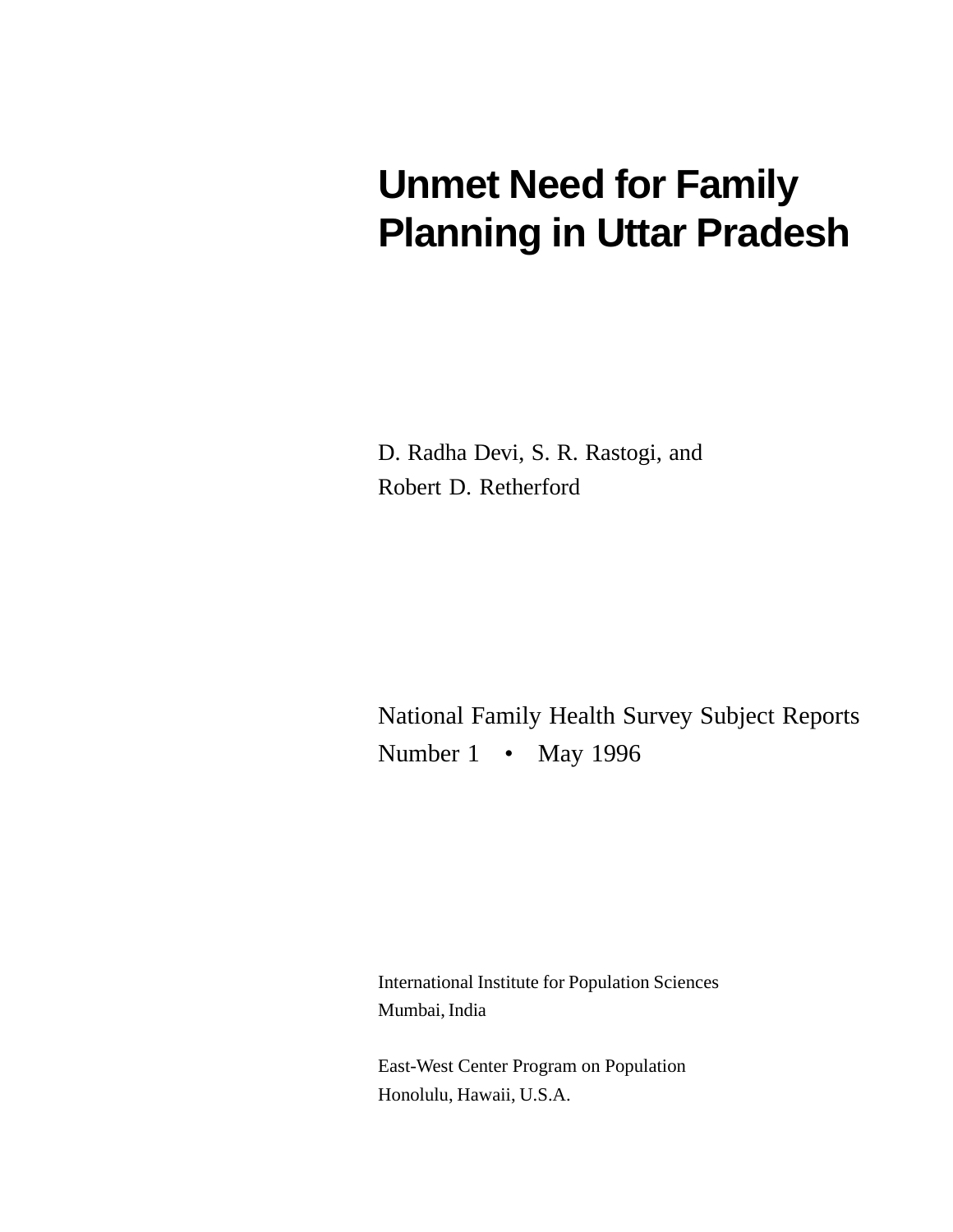*National Family Health Survey Subject Reports, No. 1*

India's first and second National Family Health Surveys (NFHS-1 and NFHS-2) were conducted in 1992–93 and 1998–99 under the auspices of the Ministry of Health and Family Welfare. The surveys provide national and state-level estimates of fertility, infant and child mortality, family planning practice, maternal and child health, and the utilization of services available to mothers and children. The International Institute for Population Sciences, Mumbai, coordinated the surveys in cooperation with selected population research centres in India, the East-West Center in Honolulu, Hawaii, and ORC Macro in Calverton, Maryland. The United States Agency for International Development (USAID) provided funding for the NFHS, and United Nations Population Fund (UNFPA) provided support for the preparation and publication of this report.

ISSN 1026-4736

This publication may be reproduced for educational purposes.

*Correspondence addresses:* International Institute for Population Sciences Govandi Station Road, Deonar, Mumbai - 400 088, India Fax: 91-22-556-3257 • E-mail: iips.nfhs@axcess.net.in

East-West Center, Population and Health Studies 1601 East-West Road, Honolulu, Hawaii 96848-1601, U.S.A. Fax: 1-808-944-7490 • E-mail: poppubs@eastwestcenter.org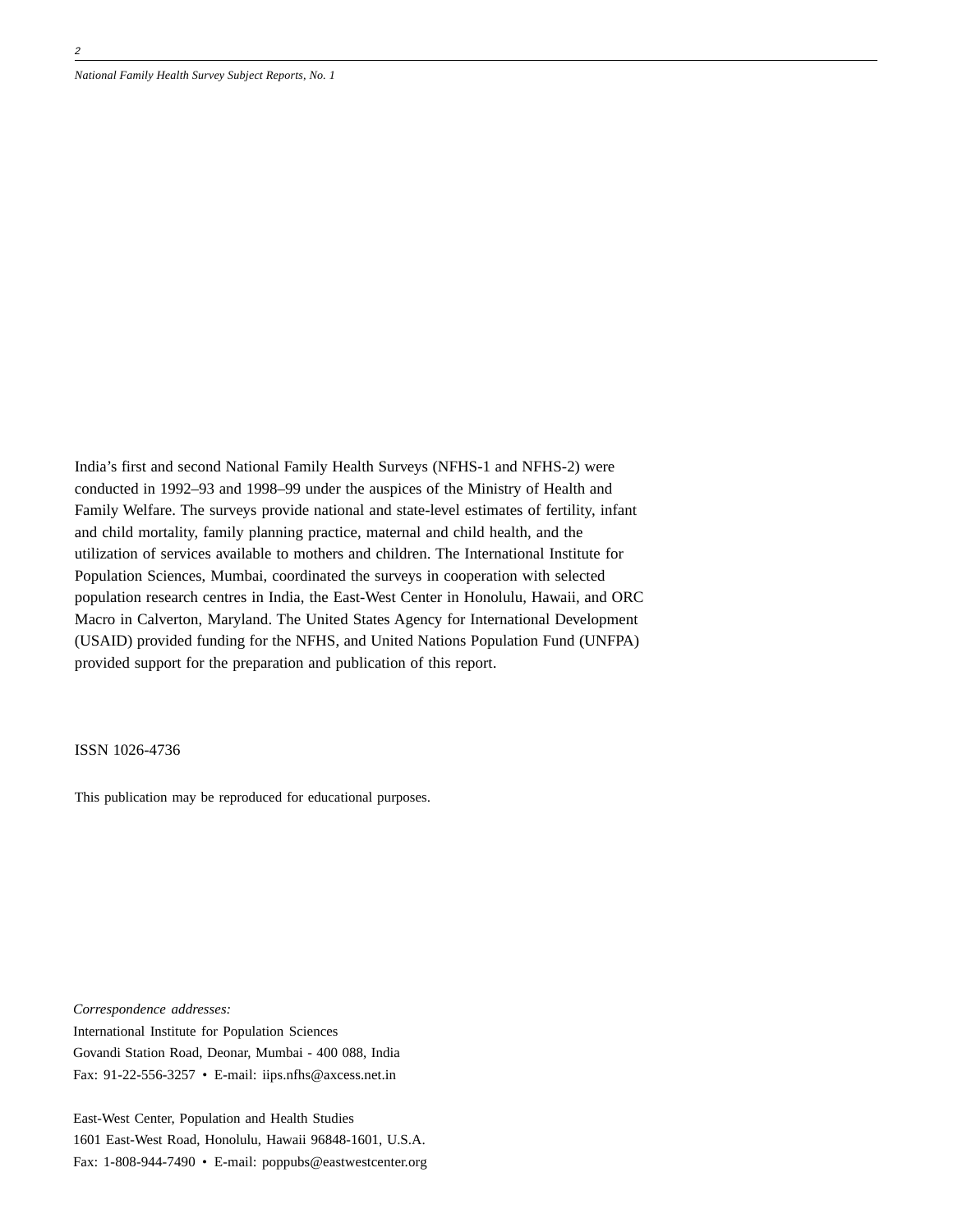3

# **Unmet Need for Family Planning in Uttar Pradesh**

**Abstract.** Uttar Pradesh, in north-central India, is the country's most populous state, representing 16 percent of the national population. Between 1981 and 1991 its population grew by 25 percent to 139 million, largely as a result of high fertility—the highest of any Indian state.

According to India's 1992–93 National Family Health Survey in Uttar Pradesh, 30 percent of currently married women of reproductive age have an unmet need for contraception, either for spacing births or for limiting them. This unmet need accounts for 60 percent of the total (met plus unmet) need for contraception.

In Uttar Pradesh, as elsewhere in India, use of contraception for spacing births is uncommon. Only 10 percent of met need (current use) is due to met need for spacing. Considerable need for spacing exists, but 89 percent of that need is unmet. It is therefore not surprising that 55 percent of all unmet need for contraception in the state is due to unmet need for spacing. These findings support the widespread perception that demand for temporary methods exceeds supply, and that a greatly increased effort is needed to meet the demand for temporary methods.

Despite the family welfare programme's emphasis on sterilization, 43 percent of the need to limit births is also unmet. Of course, sterilization is not the only way to reduce unmet need for limiting. Because some women may prefer to use temporary methods such as the pill or condom to limit family size, intensified promotion of temporary methods may reduce unmet need for limiting as well as unmet need for spacing.

Unmet need varies according to women's socioeconomic characteristics. The percentage of total need that is unmet is especially high among rural women, illiterate women, women whose husbands are illiterate, Muslim women, scheduled-tribe women, and women not exposed to media messages on family planning. The percentage of need for spacing that is unmet is especially high among rural women, illiterate women, women whose husbands are illiterate, and scheduled-tribe women.

Substantial proportions of women with unmet need in Uttar Pradesh say that they do not intend to use family planning at any time in the future. This suggests that the task of converting unmet need into actual use of family planning will not be easy.

#### *D. Radha Devi, S. R. Rastogi, and Robert D. Retherford*

*D. Radha Devi is a reader at the International Institute for Population Sciences, Mumbai. S. R. Rastogi is joint director of the Population Research Centre, Department of Economics, University of Lucknow. Robert D. Retherford is a senior fellow at the East-West Center's Program on Population. An abridged version of this report appeared as 'Eight million women have unmet need for family planning in Uttar Pradesh' in National Family Health Survey Bulletin No. 1, September 1995 (Bombay: International Institute for Population Sciences; Honolulu: East-West Center).*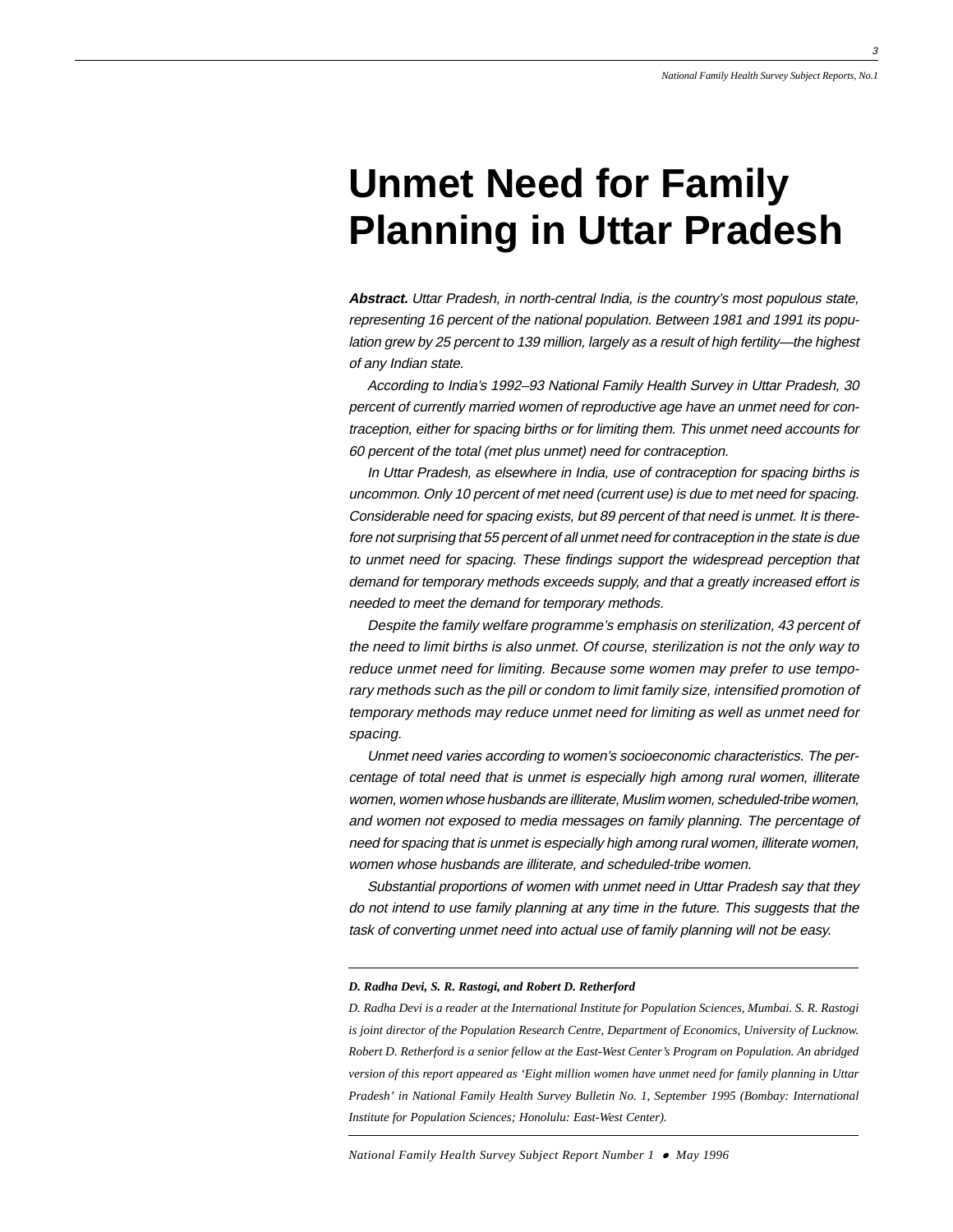Ithough 41 percent of currently<br>married Indian women in the<br>13–49 age group are using some<br>contracentive method, the rate of contra married Indian women in the 13–49 age group are using some contraceptive method, the rate of contraceptive use varies widely among the states—from 13 percent in Nagaland to 63 percent in Kerala. The rate in Uttar Pradesh is 20 percent, which is next to lowest among the states. These estimates are from the 1992–93 National Family Health Survey (NFHS), which asked a representative sample of nearly 90,000 women throughout India questions about fertility, family planning, and maternal and child health.

Uttar Pradesh, in north-central India, is the country's most populous state. According to the latest census, its population in 1991 was 139 million, amounting to 16 percent of India's total population. The state's population grew by 25 percent between 1981 and 1991, largely as a result of its high fertility, which is the highest of any Indian state. The state is densely populated, with 473 persons per square kilometre compared with 273 for India as a whole.

By other demographic and economic measures as well, Uttar Pradesh faces major challenges. A common measure of fertility is the total fertility rate (TFR), defined as the number of children that a woman would bear throughout her reproductive life at current age-specific fertility rates. The NFHS found the TFR in Uttar Pradesh to be 4.8 children per woman, more than 40 percent higher than the national rate of 3.4. The infant mortality rate in Uttar Pradesh is also high, at 100 infant deaths per 1,000 births; among the Indian states, only Orissa has higher infant mortality. Not surprisingly, the level of socioeconomic development in Uttar Pradesh is comparatively low. For example, 76 percent of ever-married women interviewed in the NFHS in Uttar Pradesh are illiterate, a rate exceeded only in Rajasthan and Bihar. However, the population of Uttar Pradesh is not much poorer than the Indian average. According to the Government of India (MOHFW, DOFW 1992), the proportion of the population below the poverty line in 1987–88 was 35 percent in Uttar Pradesh, compared with 30 percent for the whole country.

Uttar Pradesh faces major economic and demographic challenges: widespread poverty, a total fertility rate of 4.8 children per woman, high infant mortality and female illiteracy, and low contraceptive use.

The low rate of contraceptive use and the high level of fertility in Uttar Pradesh are of considerable concern to the Indian Government, which has launched an Innovations in Family Planning Services project intended to increase contraceptive use in the state. In this context, the present assessment of unmet need for contraception provides useful baseline information for formulating and evaluating strategies to improve family planning programme performance in the state.

Drawing upon data from the NFHS, this report provides estimates of met need and unmet need for contraception both for the state as a whole and for groups of women defined by their demographic and socioeconomic characteristics. The estimates of met need and unmet need are each subdivided further into a need for contraception to space births and a need for contraception to limit births (referred to henceforth as need for spacing and need for limiting). The report devotes considerable attention to measures of met and

unmet need for spacing because temporary methods, such as the pill, intrauterine device (IUD), and condom, have been much less available than sterilization. Also examined are the reasons that women with unmet need give for not using contraception.

The definition and measurement of unmet need have evolved considerably during the past two decades. In 1981 Westoff and Pebley identified 11 measures of unmet need based on various combinations of women's breast-feeding status, fecundity, and whether a modern or traditional method was used. These early measures took into account the need for limiting but not the need for spacing. The need for spacing was not considered because Westoff and Pebley's data were from the World Fertility Surveys, which did not collect the information necessary to assess unmet need for spacing.

Using data from the multinational Contraceptive Prevalence Surveys, which contained additional questions related to unmet need for spacing, Nortman (1982) introduced measures of unmet need for spacing to supplement the measures of unmet need for limiting. Nortman excluded pregnant women and amenorrhoeic women from consideration, however, because they were, temporarily at least, not in need of family planning. Subsequently the Demographic and Health Surveys (DHS) included additional questions that allowed for the inclusion of pregnant and amenorrhoeic women among those for whom unmet and met need for spacing and limiting could be measured (Westoff 1988; Westoff and Ochoa 1991; Westoff and Bankole 1995a and 1995b).

The definitions of unmet need used in this report are identical to those used in the current (second) round of the DHS (see Figure 1). Currently married women, including pregnant and amenorrhoeic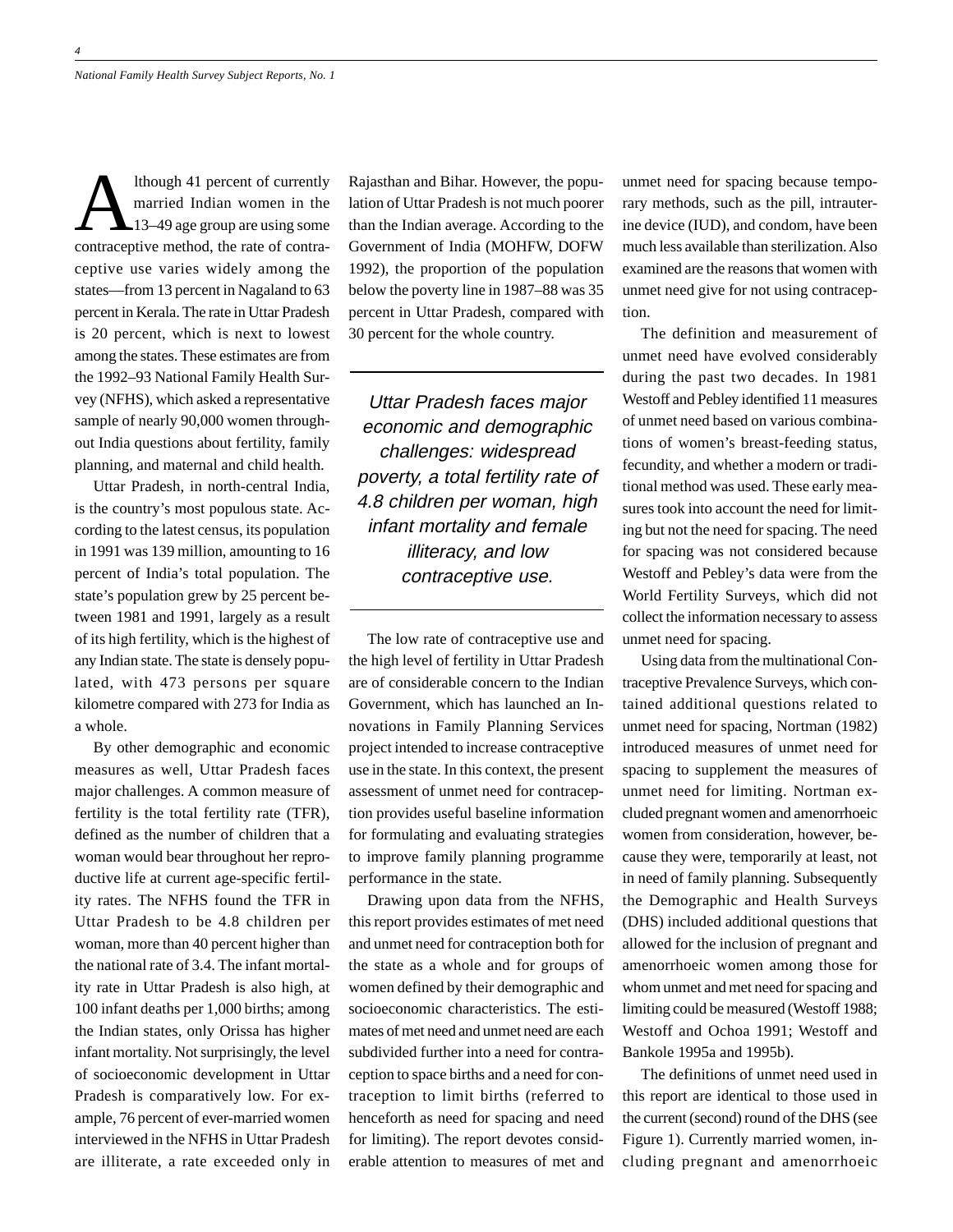women, can be divided into those having met need, unmet need, and no need for family planning. Those with met or unmet need can be further categorized into those who want to limit their family size—that is, to prevent all future births—and those who want to space births by delaying the next birth. All other currently married women, including non-sterilized women who are infecund, are defined as having no need for family planning.

Of course, ascertaining from survey questions whether a woman is infecund is no easy matter. Therefore, our classification of women (actually couples) as infecund is only roughly accurate. Nonpregnant, non-amenorrhoeic, non-sterilized women are classified as infecund if any of the following four conditions is met: (1) the time elapsed since the woman's last menstrual period is greater than six months; (2) the woman says that she is menopausal or that she never menstruated; (3) the woman has been married only once, started living with her husband more than five years ago, and has no children; or (4) the time elapsed since the last child was born is greater than 60 months, the woman is not pregnant, and she has never used contraception.

Sterilization is the only method designed to limit births. Temporary methods, such as the pill, IUD, or condom, may be used for spacing; but some women use them to stop childbearing—i.e., for limiting. Thus the percentage of women who are using a temporary method is generally larger than the percentage who are using a temporary method to space the next birth (met need for spacing), and the percentage of women who are using a family planning method to limit births (which represents the met need for limiting) is generally larger than the percentage of women who are sterilized or whose husbands are sterilized.



**Figure 1. Classification of the need for family planning: Uttar Pradesh**

## **Data and methods**

The NFHS collected data for Uttar Pradesh in late 1992 and early 1993 from a probability sample of 11,438 ever-married women of reproductive age. We focus here on the subset of currently married women because those are the women to whom the concept of unmet need applies. The sample must be weighted because some subgroups of the population were over-sampled. The weighted sample on which our analysis is based contains 11,014 currently married

women age 13–49. The sample design is described in detail in the basic survey report for Uttar Pradesh (PRC of Lucknow University and IIPS 1994).

Our analytical approach is first to tabulate the percentage distribution of currently married women in the various need categories (unmet need for spacing, unmet need for limiting, met need for spacing, met need for limiting, and no need) for the state as a whole and by demographic and socioeconomic characteristics. The set of characteristics includes age, number of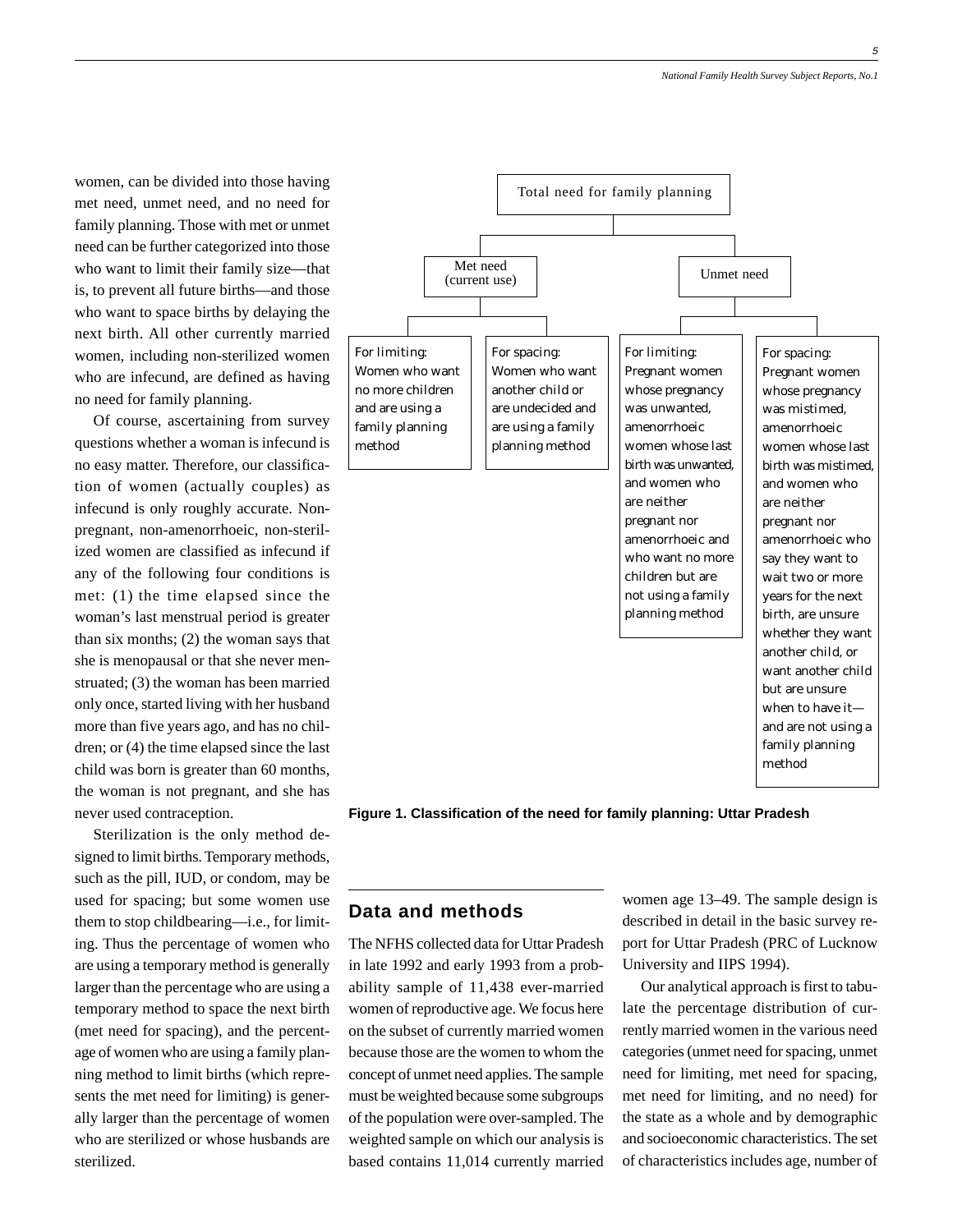living children, number of living sons, child loss, family type, urban-rural residence, respondent's education, husband's education, religion, caste/tribe, and exposure to family planning messages in the mass media. Additional variables for the rural sample include whether the village has an all-weather road and the distance of the village from a family planning facility. The reasons for this choice of predictor variables will be discussed in the course of the analysis.

Derived quantities that are also tabulated by demographic and socioeconomic characteristics are the percentage of currently married women who are in need (i.e., representing total need, equal to met need plus unmet need), the percentage of total need that is unmet, the percentage of total need that is due to need for spacing, the percentage of met need that is due to met need for spacing, the percentage of unmet need that is due to unmet need for spacing, the percentage of need for spacing that is unmet, and the percentage of need for limiting that is unmet.

We also assess the effect of each demographic and socioeconomic characteristic on need, while controlling for the other characteristics by holding them constant. This is accomplished by means of multinomial logit (m-logit) regression. In the m-logit regressions, the dependent variable is the set of probabilities (expressed in the tables as a percentage distribution) that a woman will belong to each of five need categories—unmet need for spacing, unmet need for limiting, met need for spacing, met need for limiting, and no need, with no need as the reference category. The demographic and socioeconomic characteristics, or predictor variables, are all categorical and are represented by dummy variables, as discussed below. The m-logit regressions are based on women age 15–49 and exclude the few

sampled women in the 13–14 age group.

In the interest of readability, the basic m-logit regressions are not shown. Instead, we use multiple classification analysis to transform the regression results into simple cross-tabulations, in which the predicted percentage distribution of women across the various need categories is tabulated for each category of a given demographic or socioeconomic predictor variable, with the other predictor variables (the control variables) held constant. More precisely, predicted values of the percentages in each need category are calculated from a set of m-logit regression equations in which the predictor variable of interest is set successively to a range of values, each corresponding to a category of the predictor variable, with the other predictor variables set to their mean values in the sample of women for which the regression is run. The set of control variables, being the residual set of predictor variables, varies according to which predictor variable is considered to be the main predictor variable.

In the m-logit regression analysis, women are grouped according to the number of living children they have, and a separate m-logit regression model is estimated for each group of women so defined. Separate regressions are necessary because the effect of a background characteristic—for example, education—on need is highly variable, depending on the number of living children that a woman has. For instance, among women with no living children, met need (current use), which is close to zero, hardly varies by education, whereas among women with three living children, met need increases sharply as education increases. If a single model were used for all women, with the number of living children included among the predictor variables, it would be necessary to include a large number of interaction terms in order to allow the effect of

education to vary according to the number of living children. This would have to be done not only for education but also for the other predictor variables. Although such a model is possible, it would be excessively cumbersome. It is simpler to run a separate model for each subgroup of women defined by their number of living children.

## **Results**

The discussion of results begins with a description of how women in the sample are distributed on each of the characteristics (predictor variables) considered. This is followed by an analysis of unmet and met need for family planning.

## **Characteristics of currently married women**

Table 1 shows percentage distributions of currently married women on each of the predictor variables. For each predictor variable, separate distributions are shown for urban, rural, and total groups. Each of the distributions adds to 100 percent.

Because the need for family planning generally increases with a woman's age and number of living children, these two variables are included in the set of predictor variables. Table 1 shows that the sub-sample of 11,014 currently married women is concentrated in the prime reproductive ages, with 41 percent of the women at ages 20–29. The sample is fairly evenly divided by number of living children, with a slight peak at two and three living children.

Son preference is strong in Uttar Pradesh, as elsewhere in India, and the number of living sons is known to have strong effects on couples' motivation to use family planning (see, for example,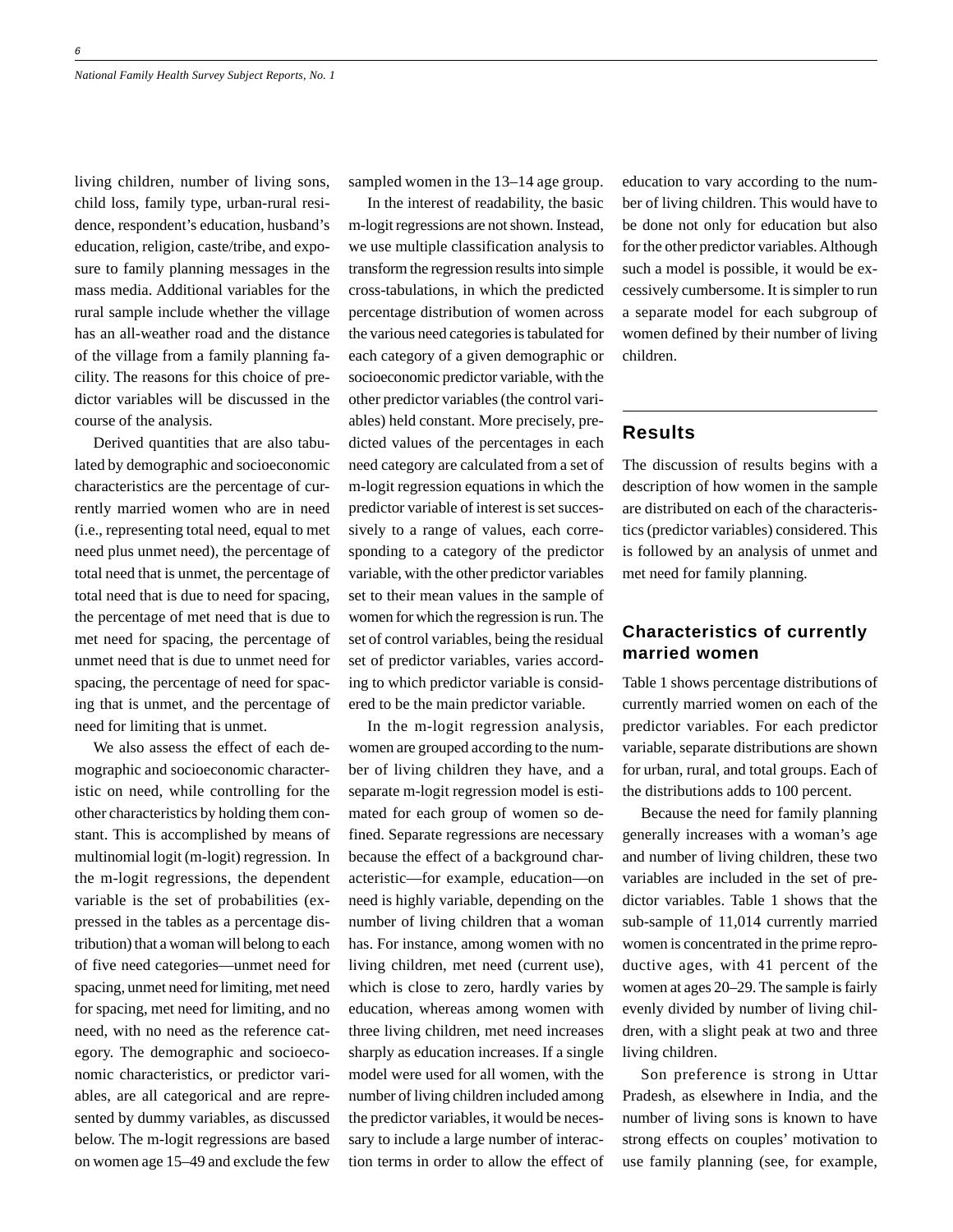7

Arnold 1992; PRC of Lucknow University and IIPS 1994; Choudhury 1979; Gadalla, McGarthy, and Campbell 1985). Sons are considered important for family labour, supporting parents in their old age, continuing the family line, and, in the case of Hindus, performing certain religious rites upon the death of the parents. In our sample, almost three-quarters of the women have at least one living son, and 45 percent have two or more living sons. There is little difference in these percentages between urban and rural areas.

Child loss (the number of children who have died) affects the need for family planning because many couples are motivated to replace dead children by having more births. Child loss also reduces the need for family planning to space births. Thirtyeight percent of our sample women have lost at least one child, and this percentage is considerably higher in rural than in urban areas—not only because mortality is higher in rural areas but also because fertility is higher there as well.

Family type (nuclear or non-nuclear) is also relevant. Nuclear families are those in which the couple live alone or with their unmarried children. $<sup>1</sup>$  All other family types</sup> (consisting mainly of extended families) are grouped as non-nuclear. Women in nuclear families lack relatives in the home to help with child-care, and they tend to have more privacy in which to use family planning than do women in extended families. Thus family type may affect fertility decisions and the need for family planning. About three-tenths of our sample women are from nuclear families.

1 Family type was ascertained from information on the respondent's relationship to the head of household, which was obtained for each member of the household in the household questionnaire.

| Variable                           | Urban            | Rural        | Total            |
|------------------------------------|------------------|--------------|------------------|
| Age                                |                  |              |                  |
| $13 - 14$                          | $\boldsymbol{0}$ | 0            | $\boldsymbol{0}$ |
| $15 - 19$                          | 5                | 13           | 11               |
| $20 - 24$                          | 19               | 22           | 22               |
| $25 - 29$                          | 21               | 19           | 19               |
| $30 - 34$                          | 20               | 15           | 16               |
| $35 - 39$                          | 16               | 13           | 14               |
| $40 - 44$                          | 11               | 10           | 10               |
| $45 - 49$                          | $\,8\,$          | 9            | 9                |
| Number of living children          |                  |              |                  |
| $\boldsymbol{0}$                   | 11               | 15           | 14               |
| $\mathbf{1}$                       | 16               | 15           | 16               |
| $\overline{c}$                     | 20               | 17           | 17               |
| 3                                  | 19               | 18           | 18               |
| $\overline{4}$                     | 14               | 14           | 14               |
| 5                                  | 9                | 10           | 10               |
| $6+$                               | 11               | 11           | 11               |
| Number of living sons              |                  |              |                  |
| $\boldsymbol{0}$                   | 25               | 28           | 27               |
| $\mathbf{1}$                       | 31               | 27           | 28               |
| $2+$                               | 43               | 45           | 45               |
| Child loss                         |                  |              |                  |
| 0 dead                             | 75               | 59           | 62               |
| $1+ dead$                          | 25               | 41           | 38               |
| Family type                        |                  |              |                  |
| Nuclear                            | 40               | 26           | 29               |
| Non-nuclear                        | 60               | 74           | 71               |
| Residence                          |                  |              |                  |
| Urban                              | 100              | $\mathbf{0}$ | 20               |
| Rural                              | $\boldsymbol{0}$ | 100          | 80               |
| Respondent's education             |                  |              |                  |
| Illiterate                         | 47               | 82           | 75               |
| Literate, < middle school complete | 12               | 9            | 10               |
| Middle school complete             | 10               | 5            | 6                |
| High school and above              | 30               | 4            | 9                |
| Husband's education                |                  |              |                  |
| Illiterate                         | 21               | 38           | 35               |
| Literate, < middle school complete | 16               | 18           | 17               |
| Middle school complete             | 12               | 15           | 15               |
| High school and above              | 51               | 29           | 33               |
| Religion                           |                  |              |                  |
| Hindu                              | 66               | 88           | 83               |
| Muslim                             | 31               | 12           | 16               |
| Other                              | 3                | 1            | 1                |
| Caste/tribe                        |                  |              |                  |
| Scheduled caste                    | 9                | 19           | 17               |
| Scheduled tribe                    | $\boldsymbol{0}$ | $\mathbf{1}$ | $\mathbf{1}$     |
| Other                              | 91               | 80           | 82               |

**Table 1. Percentage distribution of currently married women on each predictor variable: Uttar Pradesh**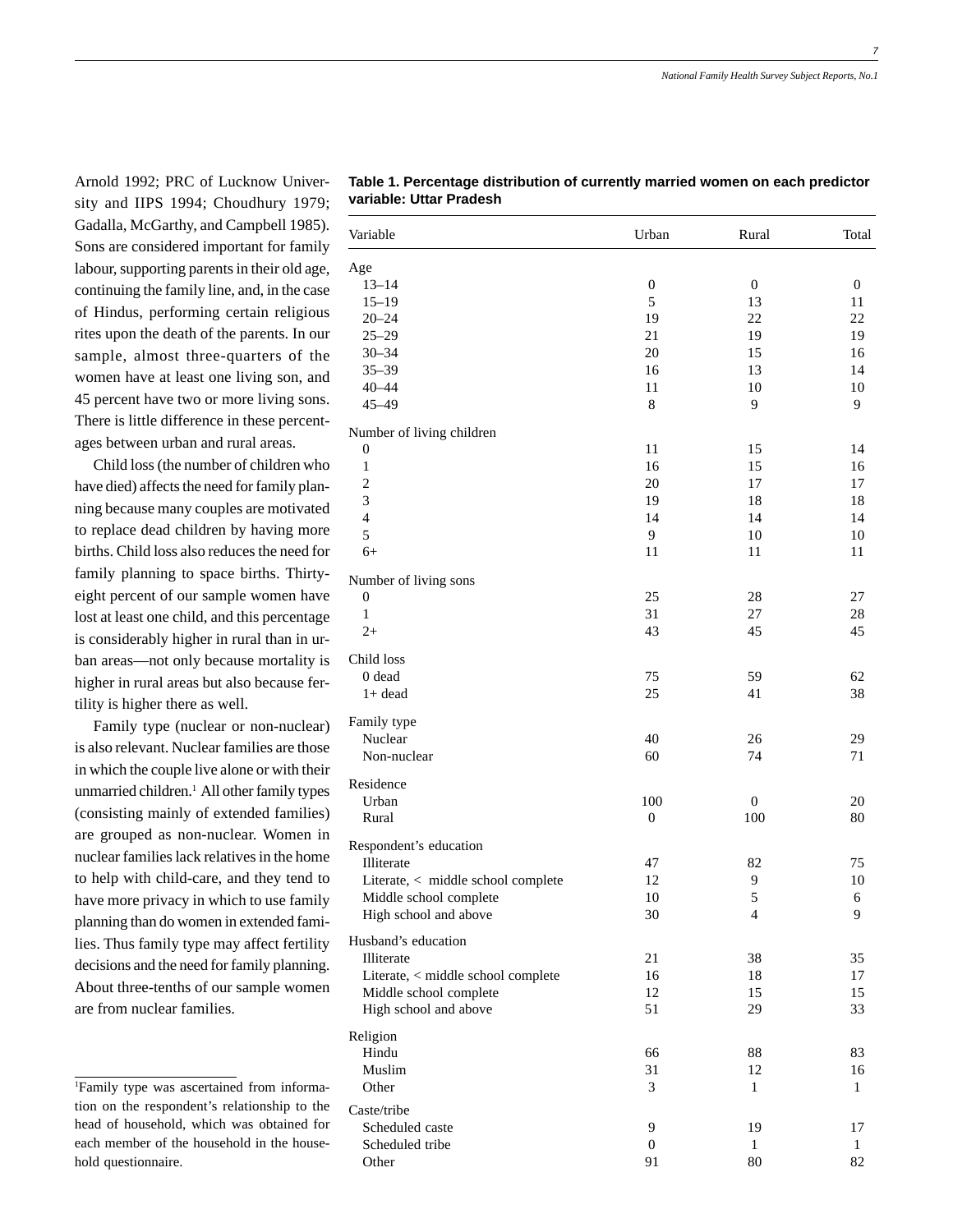#### **Table 1.** (continued)

| Variable                                                                  | Urban | Rural | Total  |
|---------------------------------------------------------------------------|-------|-------|--------|
| Media exposure to family planning                                         |       |       |        |
| Yes                                                                       | 65    | 25    | 33     |
| N <sub>0</sub>                                                            | 35    | 75    | 67     |
| Village has all-weather road                                              |       |       |        |
| Yes                                                                       | na    | 39    | na     |
| N <sub>0</sub>                                                            | na    | 61    | na     |
| Distance of village from a primary health centre, sub-centre, or hospital |       |       |        |
| $<$ 3 km                                                                  | na    | 59    | na     |
| $\geq$ 3 km                                                               | na    | 41    | na     |
| Number of women <sup>a</sup>                                              | 2.197 | 8.817 | 11.014 |

*Note:* Percentages may not sum exactly to 100 because of rounding. A zero entry means that the percentage is less than 0.5.

na—not applicable.

a. Base numbers of women are slightly smaller in some panels of the table because of missing values on the variable in question. The number of women with missing values on a particular variable never exceeds 21 (husband's education), except for the presence of an all-weather road and the distance from a family planning source; in those two cases, slightly more than 300 women have missing values because the questions come from the village questionnaire, which was not completed for 11 villages.

Urban-rural residence and education are basic socioeconomic variables with well-documented effects on fertility and contraceptive use. Eighty percent of our sample women reside in rural areas. By education, 75 percent are illiterate and only 9 percent have at least a high school education. In urban areas, however, 47 percent are illiterate and 30 percent have at least a high school education. The husbands of the women have considerably more education than the women themselves.

Religion is included in our analysis because the various religious groups in India are known to differ by fertility level and use of family planning. Eighty-three percent of our sample women are Hindu, and almost all the rest are Muslim. The small residual group of other religions includes Sikhs, Jains, Buddhists, and Christians. In Uttar Pradesh, Muslims are more concentrated in urban areas than are Hindus.

The need for family planning is also known to vary by caste and tribe. Seventeen percent of the women are from scheduled castes and 1 percent are from scheduled tribes. (Scheduled castes and tribes are groups that the Indian Government identifies as socially and economically backward and in need of special protection from social injustice and exploitation.) Most women (82 percent) belong to other groups. Proportionately more women from scheduled castes and scheduled tribes reside in rural areas than in urban areas, whereas proportionately more women from other groups reside in urban areas.

Exposure to family planning messages in the mass media has a direct bearing on the need for family planning. A woman is considered exposed if she heard a family planning message on radio or saw one on television during the month prior to the interview. Otherwise she is considered unexposed. Sixty-five percent of urban women have been exposed to messages on

family planning in the mass media, whereas only 25 percent of rural women have been so exposed.

In rural areas, village-level information was also collected for 260 villages. (It was not possible to collect village-level information for 11 of the 271 villages that were sampled, but individual questionnaires were completed for women in those villages.) Whether a village is connected to the outside world by an all-weather road is a general indicator of development that may have some effect on the need for family planning. In our sample, 39 percent of women live in villages connected by an all-weather road. Distance of the village from a family planning source (primary health centre, sub-centre, or hospital) also may influence the need for family planning. Ninety-one percent of villages in the sample are 6 kilometres or less from a family planning source (this percentage is not shown in the table), and 59 percent of rural women live in villages that are less than 3 kilometres from a family planning source. Our distance variable is dichotomized at 3 kilometres in order to yield a good split of cases.

## **Need for family planning**

As shown in the first row of Table 2, 50 percent of currently married women in Uttar Pradesh have a need, either met or unmet, for family planning. This is the same as total need for family planning, as defined in Figure 1. Thirty percent of currently married women have an unmet need for family planning. Among those having a need, 60 percent have an unmet need.<sup>2</sup>

<sup>2</sup> The values in the last column are calculated by dividing the number (rather than the percentage) of women with unmet need by the number (rather than the percentage) of women in need.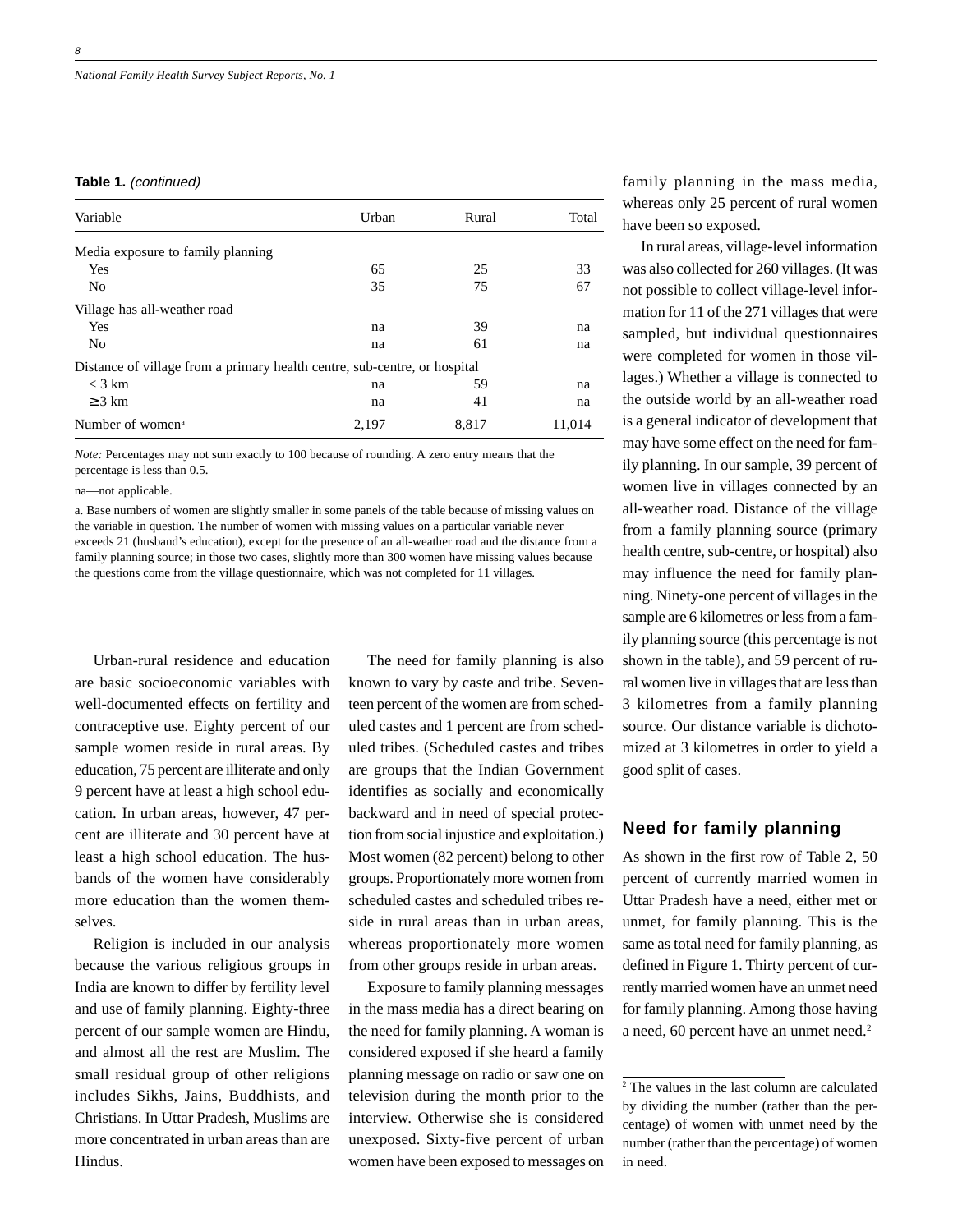|                                    |               | % of currently married women<br>in specified need category |                        |       |                 | $\%$                           | $\%$<br>of total         |
|------------------------------------|---------------|------------------------------------------------------------|------------------------|-------|-----------------|--------------------------------|--------------------------|
| Background<br>characteristic       | Unmet<br>need | Met<br>need                                                | N <sub>o</sub><br>need | Total | No. of<br>women | in need<br>(met plus<br>unmet) | need<br>that is<br>unmet |
| Uttar Pradesh                      | 30            | 20                                                         | 50                     | 100   | 11,014          | 50                             | 60                       |
| Age <sup>a</sup>                   |               |                                                            |                        |       |                 |                                |                          |
| $15 - 19$                          | 39            | $\ensuremath{\mathfrak{Z}}$                                | 59                     | 100   | 1,215           | 41                             | 94                       |
| $20 - 24$                          | 36            | 7                                                          | 56                     | 100   | 2,397           | 44                             | 83                       |
| $25 - 29$                          | 35            | 17                                                         | 48                     | 100   | 2,094           | 52                             | 67                       |
| $30 - 34$                          | 32            | 28                                                         | 41                     | 100   | 1,728           | 60                             | 54                       |
| $35 - 39$                          | $28\,$        | 35                                                         | 38                     | 100   | 1,492           | 63                             | 45                       |
| $40 - 44$                          | 19            | 33                                                         | 49                     | 100   | 1,099           | 51                             | 37                       |
| $45 - 49$                          | 7             | 26                                                         | 67                     | 100   | 971             | 33                             | 22                       |
| Number of living children          |               |                                                            |                        |       |                 |                                |                          |
| $\boldsymbol{0}$                   | 25            | 2                                                          | 73                     | 100   | 1,542           | 27                             | 93                       |
| $\mathbf{1}$                       | 33            | $\,$ 8 $\,$                                                | 60                     | 100   | 1,717           | 41                             | 81                       |
| $\overline{c}$                     | 34            | 19                                                         | 48                     | 100   | 1,892           | 52                             | 64                       |
| 3                                  | 27            | 28                                                         | 45                     | 100   | 1,948           | 55                             | 49                       |
| $\overline{4}$                     | 26            | 33                                                         | 41                     | 100   | 1,569           | 59                             | 44                       |
| 5                                  | 33            | 28                                                         | 39                     | 100   | 1,111           | 61                             | 54                       |
| $6+$                               | 35            | 24                                                         | 41                     | 100   | 1,237           | 59                             | 60                       |
| Number of living sons              |               |                                                            |                        |       |                 |                                |                          |
| 0                                  | 29            | 5                                                          | 66                     | 100   | 3,000           | 34                             | 85                       |
| 1                                  | 33            | 16                                                         | 51                     | 100   | 3,069           | 49                             | 67                       |
| $2+$                               | 29            | 31                                                         | 40                     | 100   | 4,946           | 60                             | 48                       |
| Child loss                         |               |                                                            |                        |       |                 |                                |                          |
| 0 dead                             | 32            | $20\,$                                                     | 49                     | 100   | 6,827           | 51                             | 62                       |
| $1+ dead$                          | $28\,$        | 20                                                         | 52                     | 100   | 4,188           | 48                             | 58                       |
| Family type                        |               |                                                            |                        |       |                 |                                |                          |
| Nuclear                            | 29            | 25                                                         | 46                     | 100   | 3,150           | 54                             | 54                       |
| Non-nuclear                        | 31            | 18                                                         | 52                     | 100   | 7,864           | 48                             | 63                       |
| Residence                          |               |                                                            |                        |       |                 |                                |                          |
| Urban                              | 27            | 32                                                         | 42                     | 100   | 2,197           | 59                             | 45                       |
| Rural                              | 31            | 17                                                         | 52                     | 100   | 8,817           | 48                             | 65                       |
| Respondent's education             |               |                                                            |                        |       |                 |                                |                          |
| Illiterate                         | 30            | 16                                                         | 54                     | 100   | 8,305           | 46                             | 66                       |
| Literate, < middle school complete | 30            | 28                                                         | 41                     | 100   | 1,097           | 59                             | 52                       |
| Middle school complete             | 29            | 30                                                         | 41                     | 100   | 626             | 59                             | 50                       |
| High school and above              | 30            | 40                                                         | 30                     | 100   | 987             | 70                             | 42                       |
| Husband's education                |               |                                                            |                        |       |                 |                                |                          |
| Illiterate                         | 31            | 13                                                         | 57                     | 100   | 3,822           | 43                             | 71                       |
| Literate, < middle school complete | 31            | 18                                                         | 52                     | 100   | 1,895           | 48                             | 63                       |
| Middle school complete             | 29            | 19                                                         | 52                     | 100   | 1,607           | 48                             | 60                       |
| High school and above              | 30            | 29                                                         | 42                     | 100   | 3,669           | 59                             | 51                       |
| Religion                           |               |                                                            |                        |       |                 |                                |                          |
| Hindu                              | 30            | 21                                                         | 49                     | 100   | 9,182           | 51                             | 59                       |
| Muslim                             | 31            | 11                                                         | 59                     | 100   | 1,707           | $42\,$                         | 75                       |
| Other                              | $26\,$        | 40                                                         | 34                     | 100   | 125             | 66                             | 40                       |

## **Table 2. Need for family planning among currently married women: Uttar Pradesh**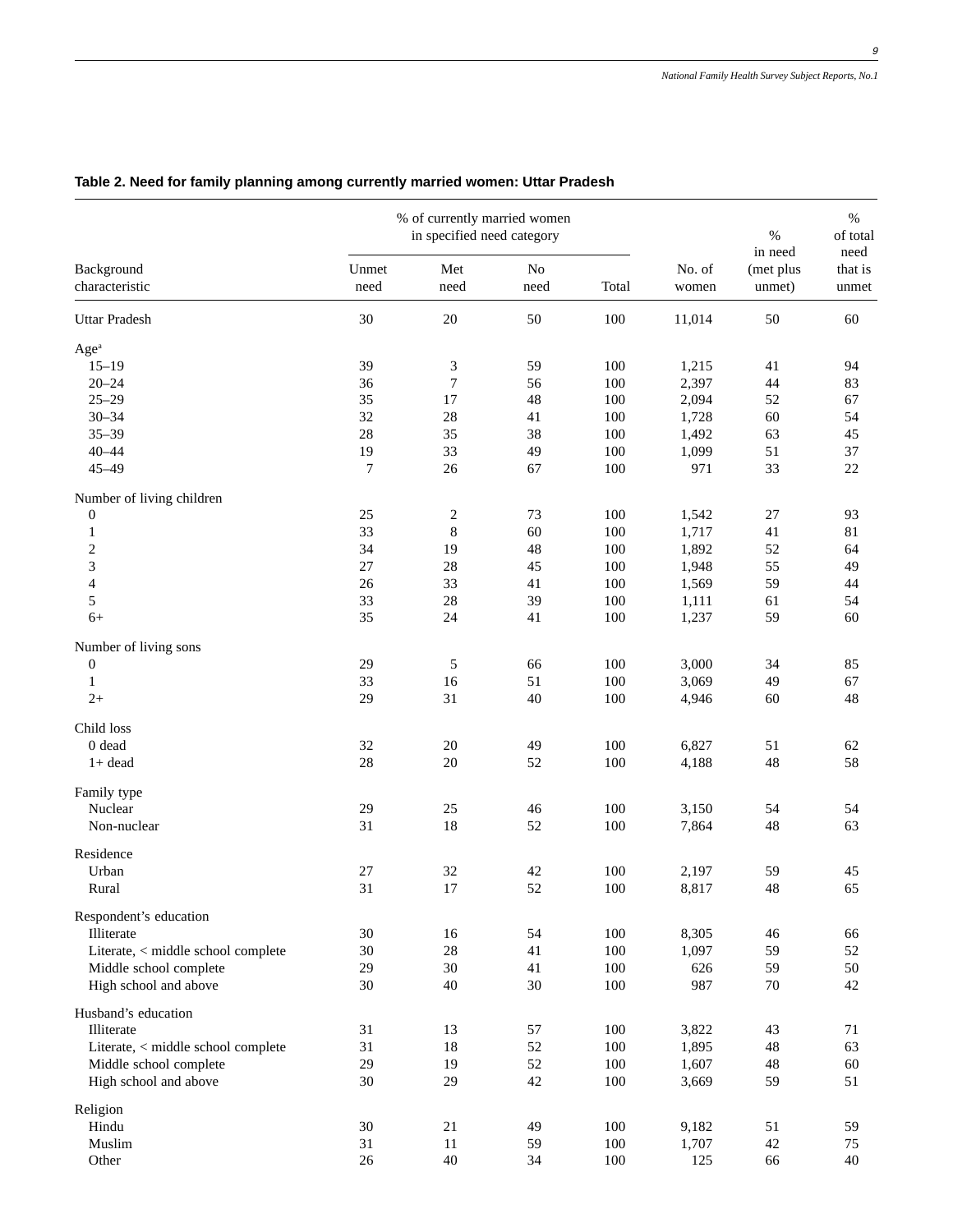### **Table 2.** (Continued)

|                                                                                        |               | % of currently married women<br>in specified need category |                        |       |                 | %<br>in need         | %<br>of total            |
|----------------------------------------------------------------------------------------|---------------|------------------------------------------------------------|------------------------|-------|-----------------|----------------------|--------------------------|
| Background<br>characteristic                                                           | Unmet<br>need | Met<br>need                                                | N <sub>0</sub><br>need | Total | No. of<br>women | (met plus)<br>unmet) | need<br>that is<br>unmet |
| Caste/tribe                                                                            |               |                                                            |                        |       |                 |                      |                          |
| Scheduled caste                                                                        | 33            | 15                                                         | 52                     | 100   | 1,865           | 48                   | 68                       |
| Scheduled tribe                                                                        | 35            | 12                                                         | 53                     | 100   | 133             | 47                   | 75                       |
| Other                                                                                  | 30            | 21                                                         | 50                     | 100   | 9,017           | 50                   | 59                       |
| Media exposure to family planning.                                                     |               |                                                            |                        |       |                 |                      |                          |
| Yes                                                                                    | 30            | 29                                                         | 41                     | 100   | 3,645           | 59                   | 51                       |
| No                                                                                     | 30            | 15                                                         | 55                     | 100   | 7,365           | 46                   | 66                       |
| Village has all-weather road (rural only)                                              |               |                                                            |                        |       |                 |                      |                          |
| Yes                                                                                    | 30            | 21                                                         | 49                     | 100   | 3,338           | 51                   | 60                       |
| N <sub>0</sub>                                                                         | 31            | 14                                                         | 55                     | 100   | 5,160           | 46                   | 68                       |
| Distance of village from a primary health centre, sub-centre, or hospital (rural only) |               |                                                            |                        |       |                 |                      |                          |
| $<$ 3 km                                                                               | 32            | 18                                                         | 50                     | 100   | 4,976           | 50                   | 64                       |
| $\geq$ 3 km                                                                            | 29            | 15                                                         | 56                     | 100   | 3,456           | 44                   | 66                       |

*Note:* Percentages may not sum exactly to totals or subtotals because of rounding. Distributions by religion and caste/tribe sometimes differ slightly from the distributions given in the final report for Uttar Pradesh, which assigned to visitors in the household the same religion and caste/tribe as reported by the household head. In the present report, religion and caste/tribe are assigned to visitors on the basis of the visitors' own statements about the religion and caste/ tribe of the head of the household in which they usually reside.

a. The age group 13–14 contains only 17 currently married women and is not shown separately.

Also shown in Table 2 are demographic and socioeconomic differentials in the percentages of women needing family planning. We consider age differentials first. The percentage in need (met plus unmet) increases with age up to 35–39, where it reaches 63 percent, and then tapers off. Met need (current use) rises more steeply with age, also peaking at 35– 39, where it reaches 35 percent. Unmet need, on the other hand, is highest at ages 15–19 (39 percent), declining slowly until ages 35–39 and thereafter more rapidly. The tapering off of unmet need after age 40 is probably due mainly to women's perceptions that they are no longer capable of having children.

The pattern by number of living children is somewhat similar but not identical to the pattern by age. Total need increases rapidly from zero to two children and then

more slowly up to four children, where it reaches 59 percent. It remains close to this level for five and six or more living children. Met need increases to 33 percent for women with four living children and then tapers off. Unmet need ranges irregularly from 25 to 35 percent and shows no particular pattern by number of living children.

The pattern for the remaining variables in the table is fairly consistent in that, for those variables, unmet need is in the neighborhood of 30 percent, varying little across categories of any given predictor variable. Variation in met need accounts almost entirely for the variation in total need. The predictor variables with the largest differentials in met need are number of living sons, urban-rural residence, and respondent's education, religion, and media exposure. Differentials are small

or non-existent for child loss, family type, husband's education (except for husbands with at least a high school education), caste/tribe, presence of an all-weather road, and distance from a family planning source. In the case of those predictor variables showing large differentials, the differentials are all in the expected direction. Women with more living sons have higher met need than do those with fewer living sons. Urban women have higher met need than rural women. Women with more education have higher met need than women with less education. Women of 'other' religions have higher met need than Hindu women, who in turn have higher met need than Muslim women. Women exposed to media messages about family planning have higher met need than women who have not had such exposure.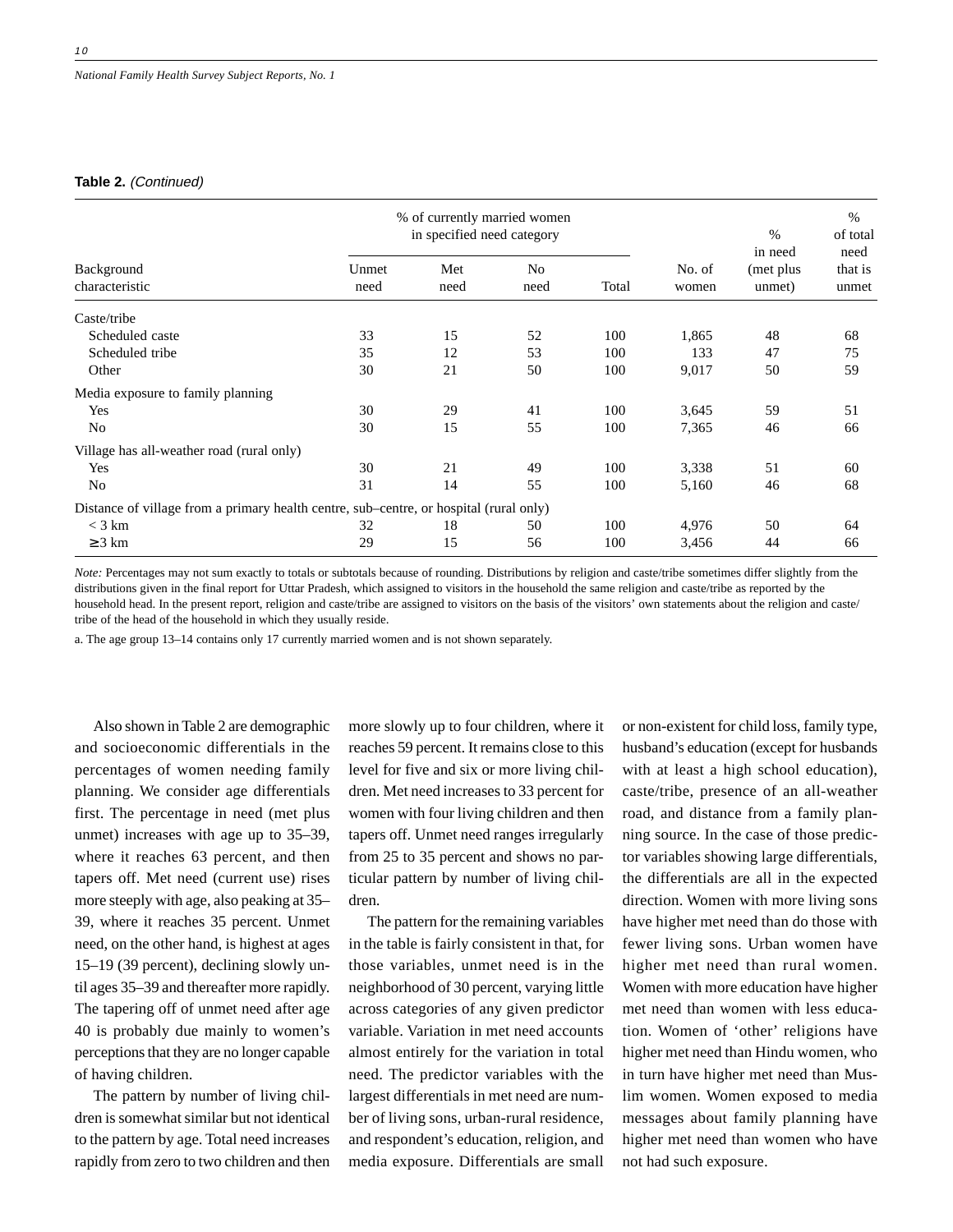11

## **Met and unmet need for spacing and limiting**

Table 3 subdivides unmet need and met need each into components due to need for spacing and need for limiting. Several derived measures are also given. For Uttar Pradesh as a whole, almost all met need consists of met need for limiting. Only 10 percent of current contraceptors are using contraception for spacing purposes. However, there is considerable unmet need for spacing; in fact, unmet need for spacing (17 percent) exceeds unmet need for limiting (13 percent), so that 55 percent of all unmet need is due to unmet need for spacing.3 The proportion of need for spacing that is unmet is very high, at 89 percent. The proportion of need for limiting that is unmet is considerably lower but still high, at 43 percent. These figures indicate that the family welfare programme is doing a much better job (but by no means a perfect job) at meeting the need for limiting than at meeting the need for spacing. This finding is not surprising, given the programme's well-known emphasis on sterilization.

In Table 2 we saw that unmet need did not vary much by demographic and socioeconomic characteristics; but in Table 3 a different picture emerges for differentials by age, number of living children, number of living sons, and child loss when unmet need is disaggregated into unmet need for spacing and unmet need for limiting. Unmet need for spacing decreases

steeply with age, whereas unmet need for limiting increases steeply with age up to age 40. The two sets of differentials in unmet need for spacing and limiting largely offset each other, so that their sum results in much less variation in overall unmet need. A similar pattern is observed for differentials by number of living children, number of living sons, and child loss.

The remaining predictor variables in Table 3 are not correlated (or at least not highly correlated) with age and do not show the offsetting pattern shown by the age-correlated variables. Neither unmet need for spacing nor unmet need for limiting shows much variation on these variables. The spacing measures in the right part of the table, because they are derived from the more basic quantities in the left part, do not show much variability either. There are a few exceptions, however. Respondents with at least a high school education have a noticeably lower percentage

of need for spacing that is unmet than do other educational groups (71 percent compared with 85–94 percent). This percentage is also substantially lower for urban respondents (75 percent) than for rural respondents (93 percent), and it is substantially lower for women of 'other' religions (74 percent) than for Hindu and Muslim women (90 percent).

The percentage of need for limiting that is unmet shows greater variation with respect to the predictor variables than does the percentage of need for spacing that is unmet. As an illustration, Figure 2 shows the percentage of need for spacing that is unmet and the percentage of need for limiting that is unmet by education.

## **Determinants of need for family planning**

As mentioned earlier, our analysis of the determinants of need for family planning

Griffith Feeney



*The need for family planning in Uttar Pradesh is related to the gender of children already born: because of a strong preference for sons, most women with few sons want to continue childbearing.*

<sup>3</sup> Among four Asian countries where Demographic and Health Surveys (DHS) have been conducted, the surveys have found that unmet need for spacing exceeds unmet need for limiting in Bangladesh, Pakistan, and Indonesia. In the Philippines unmet need for limiting is slightly greater than unmet need for spacing. (See Westoff and Bankole 1995b, table 4.2.)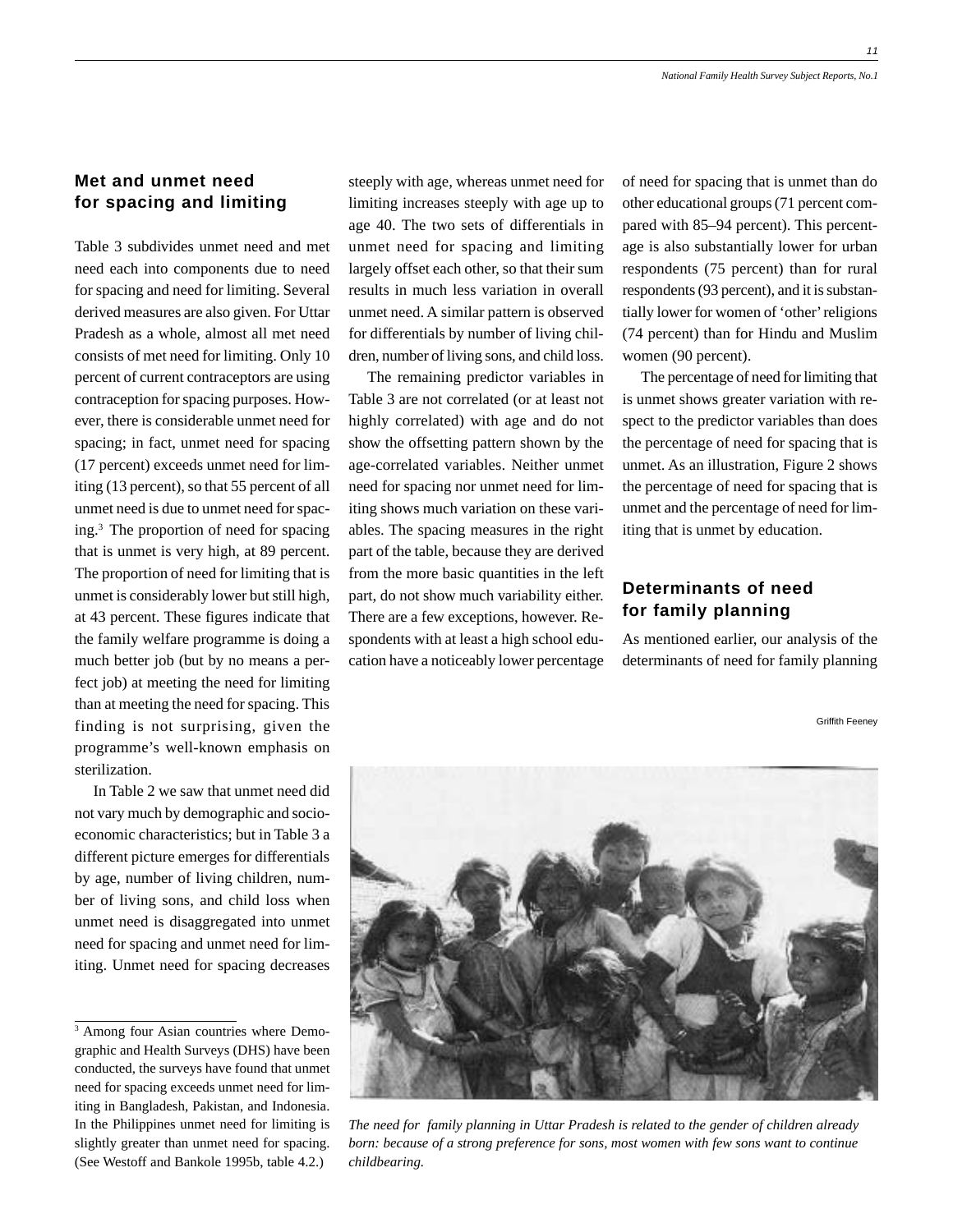|                                    |                              |                               | % of currently married women<br>in specified need category |                             | $\%$ of<br>total need<br>that is due<br>to need<br>for spacing | $\%$ of<br>met need<br>that is due<br>to met<br>need for<br>spacing | $%$ of<br>unmet need<br>that is due<br>to unmet<br>need for<br>spacing | $%$ of<br>need<br>for       | $\%$ of<br>need<br>for       |
|------------------------------------|------------------------------|-------------------------------|------------------------------------------------------------|-----------------------------|----------------------------------------------------------------|---------------------------------------------------------------------|------------------------------------------------------------------------|-----------------------------|------------------------------|
| Background<br>characteristic       | Unmet<br>need for<br>spacing | Unmet<br>need for<br>limiting | Met need<br>for<br>spacing                                 | Met need<br>for<br>limiting |                                                                |                                                                     |                                                                        | spacing<br>that is<br>unmet | limiting<br>that is<br>unmet |
| <b>Uttar Pradesh</b>               | 17                           | 13                            | $\overline{c}$                                             | 18                          | 37                                                             | 10                                                                  | 55                                                                     | 89                          | 43                           |
| $Age^a$                            |                              |                               |                                                            |                             |                                                                |                                                                     |                                                                        |                             |                              |
| $15 - 19$                          | 36                           | $\ensuremath{\mathfrak{Z}}$   | $\sqrt{2}$                                                 | $\mathbf{1}$                | 91                                                             | 75                                                                  | 92                                                                     | 95                          | 82                           |
| $20 - 24$                          | 32                           | $\sqrt{5}$                    | $\overline{4}$                                             | $\overline{4}$              | 81                                                             | 52                                                                  | 87                                                                     | 89                          | 56                           |
| $25 - 29$                          | 19                           | 16                            | 3                                                          | 14                          | 43                                                             | 19                                                                  | 55                                                                     | 85                          | 53                           |
| $30 - 34$                          | 9                            | 23                            | 1                                                          | $27\,$                      | 18                                                             | $\overline{4}$                                                      | 29                                                                     | 89                          | 46                           |
| $35 - 39$                          | $\overline{4}$               | 24                            | $\mathbf{1}$                                               | 34                          | $\overline{7}$                                                 | $\sqrt{2}$                                                          | 13                                                                     | 85                          | 42                           |
| $40 - 44$                          | $\mathbf{1}$                 | 18                            | $\boldsymbol{0}$                                           | 32                          | $\sqrt{3}$                                                     | $\mathbf{1}$                                                        | $\sqrt{6}$                                                             | 84                          | 36                           |
| $45 - 49$                          | 1                            | 6                             | $\boldsymbol{0}$                                           | 26                          | 3                                                              | $\boldsymbol{0}$                                                    | 12                                                                     | 100                         | 19                           |
| Number of living children          |                              |                               |                                                            |                             |                                                                |                                                                     |                                                                        |                             |                              |
| $\overline{0}$                     | 23                           | $\sqrt{2}$                    | $\sqrt{2}$                                                 | $\boldsymbol{0}$            | 92                                                             | 91                                                                  | 92                                                                     | 93                          | 92                           |
| 1                                  | 31                           | $\sqrt{2}$                    | 5                                                          | $\overline{c}$              | 89                                                             | 69                                                                  | 94                                                                     | 85                          | 46                           |
| 2                                  | 25                           | $\,$ 8 $\,$                   | 3                                                          | 16                          | 54                                                             | 16                                                                  | 75                                                                     | 89                          | 35                           |
| 3                                  | 13                           | 13                            | 1                                                          | $27\,$                      | 27                                                             | $\sqrt{5}$                                                          | 50                                                                     | 91                          | 33                           |
| 4                                  | $\boldsymbol{7}$             | 19                            | $\mathbf{0}$                                               | 32                          | 13                                                             | $\mathbf{1}$                                                        | $28\,$                                                                 | 95                          | 37                           |
| 5                                  | $\sqrt{5}$                   | $28\,$                        | $\mathbf{1}$                                               | $27\,$                      | $10\,$                                                         | $\sqrt{2}$                                                          | 16                                                                     | $90\,$                      | 51                           |
| $6+$                               | $\overline{4}$               | 32                            | $\overline{0}$                                             | 24                          | 7                                                              | $\mathbf{1}$                                                        | $10\,$                                                                 | 93                          | 57                           |
| Number of living sons              |                              |                               |                                                            |                             |                                                                |                                                                     |                                                                        |                             |                              |
| $\mathbf{0}$                       | 27                           | $\sqrt{2}$                    | $\mathfrak{Z}$                                             | $\sqrt{2}$                  | 88                                                             | 64                                                                  | $92\,$                                                                 | 89                          | 57                           |
| 1                                  | 23                           | 10                            | $\mathfrak{Z}$                                             | 13                          | 52                                                             | 19                                                                  | 69                                                                     | 88                          | 44                           |
| $2+$                               | $\overline{7}$               | $22\,$                        | $\mathbf{1}$                                               | 31                          | $12\,$                                                         | $\overline{2}$                                                      | 24                                                                     | 92                          | 42                           |
| Child loss                         |                              |                               |                                                            |                             |                                                                |                                                                     |                                                                        |                             |                              |
| $\overline{0}$                     | $21\,$                       | 11                            | $\mathfrak{Z}$                                             | 17                          | 45                                                             | 14                                                                  | 65                                                                     | $88\,$                      | 40                           |
| $1+$ dead                          | 10                           | 17                            | $\mathbf{1}$                                               | 19                          | 24                                                             | $\overline{4}$                                                      | 38                                                                     | 93                          | 47                           |
| Family type                        |                              |                               |                                                            |                             |                                                                |                                                                     |                                                                        |                             |                              |
| Nuclear                            | 11                           | 18                            | $\boldsymbol{2}$                                           | 23                          | 23                                                             | $\boldsymbol{7}$                                                    | 37                                                                     | 87                          | 44                           |
| Non-nuclear                        | 19                           | 12                            | $\sqrt{2}$                                                 | 16                          | 44                                                             | 12                                                                  | 62                                                                     | 90                          | 43                           |
| Residence                          |                              |                               |                                                            |                             |                                                                |                                                                     |                                                                        |                             |                              |
| Urban                              | 13                           | 14                            | $\overline{4}$                                             | $28\,$                      | 29                                                             | 13                                                                  | $47\,$                                                                 | 75                          | 34                           |
| Rural                              | 18                           | 13                            | $\mathbf{1}$                                               | 15                          | $40\,$                                                         | 9                                                                   | 57                                                                     | 93                          | 46                           |
| Respondent's education             |                              |                               |                                                            |                             |                                                                |                                                                     |                                                                        |                             |                              |
| Illiterate                         | 16                           | 14                            | 1                                                          | 14                          | 38                                                             | $\tau$                                                              | 53                                                                     | 94                          | 50                           |
| Literate, < middle school complete | 17                           | 13                            | 3                                                          | 25                          | 34                                                             | 10                                                                  | 57                                                                     | 85                          | 34                           |
| Middle school complete             | 19                           | 10                            | 3                                                          | 27                          | 38                                                             | 10                                                                  | 66                                                                     | 87                          | $27\,$                       |
| High school and above              | 19                           | 11                            | 8                                                          | 33                          | 38                                                             | 19                                                                  | 64                                                                     | 71                          | 25                           |

# <sup>2</sup> **Table 3. Need for spacing and limiting among currently married women: Uttar Pradesh**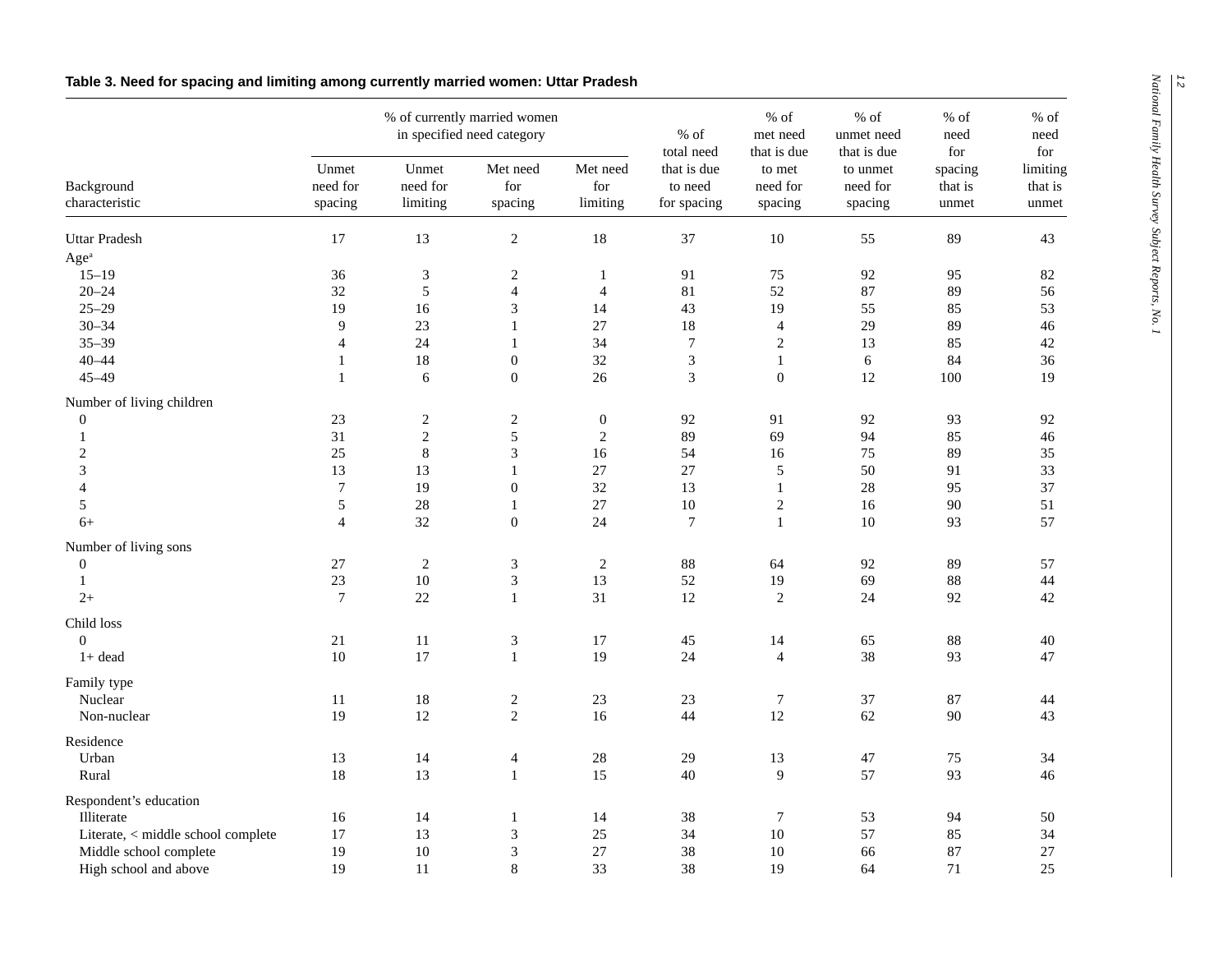| Husband's education                                                                                                                                                                                                                                                                                                                                                                                                                                                                                                                                                                       |                 |       |                                                                 |                 |                |                 |               |              |                |
|-------------------------------------------------------------------------------------------------------------------------------------------------------------------------------------------------------------------------------------------------------------------------------------------------------------------------------------------------------------------------------------------------------------------------------------------------------------------------------------------------------------------------------------------------------------------------------------------|-----------------|-------|-----------------------------------------------------------------|-----------------|----------------|-----------------|---------------|--------------|----------------|
| Illiterate                                                                                                                                                                                                                                                                                                                                                                                                                                                                                                                                                                                |                 |       |                                                                 | $\bar{\omega}$  | 38             |                 |               |              |                |
| Literate, < middle school complete                                                                                                                                                                                                                                                                                                                                                                                                                                                                                                                                                        | ≌               | ୧     | $\scriptstyle\sim$                                              | $\overline{9}$  | $\mathcal{L}$  | $^{\circ}$      | ᡩ             | 5553         |                |
| Middle school complete                                                                                                                                                                                                                                                                                                                                                                                                                                                                                                                                                                    | $\infty$        |       | $\mathbf{\Omega}$                                               | $18^{25}$       | $rac{40}{37}$  | $\circ$         | ତ             |              |                |
| High school and above                                                                                                                                                                                                                                                                                                                                                                                                                                                                                                                                                                     | ≌               | ≌     | 4                                                               |                 |                | $\overline{C}$  | 5             |              |                |
| Religion                                                                                                                                                                                                                                                                                                                                                                                                                                                                                                                                                                                  |                 |       |                                                                 |                 |                |                 |               |              |                |
| Hindu                                                                                                                                                                                                                                                                                                                                                                                                                                                                                                                                                                                     |                 |       |                                                                 | ⊵               | 57             | ᡋ               | 57            |              | री             |
| Muslim                                                                                                                                                                                                                                                                                                                                                                                                                                                                                                                                                                                    | $\overline{5}$  | ⊵     | $\sim$                                                          | $\circ$         | $\theta$       | ω               | $\frac{8}{3}$ | <b>2842</b>  | 2<br>2<br>2    |
| Other                                                                                                                                                                                                                                                                                                                                                                                                                                                                                                                                                                                     | Ξ               | ≘     | ℃                                                               | 34              | $\mathfrak{F}$ | N               | 63            |              |                |
| Caste/tribe                                                                                                                                                                                                                                                                                                                                                                                                                                                                                                                                                                               |                 |       |                                                                 |                 |                |                 |               |              |                |
| Scheduled caste                                                                                                                                                                                                                                                                                                                                                                                                                                                                                                                                                                           | $\frac{8}{18}$  | ⋣     | $\mathbf{c}$                                                    | 4               | $\overline{c}$ |                 | 56            | 93           | 51             |
| Scheduled tribe                                                                                                                                                                                                                                                                                                                                                                                                                                                                                                                                                                           |                 | 그     | ⌒                                                               | 29              | $\frac{6}{5}$  |                 | 61            | $\mathbf{S}$ | $\mathcal{L}$  |
| Other                                                                                                                                                                                                                                                                                                                                                                                                                                                                                                                                                                                     | $\frac{6}{2}$   | $\Xi$ | $\sim$                                                          |                 | 37             | ≘               | 55            | 89           | $\exists$      |
| Media exposure to family planning                                                                                                                                                                                                                                                                                                                                                                                                                                                                                                                                                         |                 |       |                                                                 |                 |                |                 |               |              |                |
| Yes                                                                                                                                                                                                                                                                                                                                                                                                                                                                                                                                                                                       | $\infty$        |       |                                                                 | 25              | 36             | $\mathbf{\sim}$ | 8             | 84           | $\frac{2}{5}$  |
| $\frac{1}{2}$                                                                                                                                                                                                                                                                                                                                                                                                                                                                                                                                                                             | $\circ$         | 그     |                                                                 | $\overline{4}$  | 38             | $\infty$        | 53            | 93           |                |
| Village has all-weather road (rural only)                                                                                                                                                                                                                                                                                                                                                                                                                                                                                                                                                 |                 |       |                                                                 |                 |                |                 |               |              |                |
| Yes                                                                                                                                                                                                                                                                                                                                                                                                                                                                                                                                                                                       | $\overline{17}$ | ⋣     | $\mathbf{\sim}$                                                 | ⊵               | 36             | ∞               | 56            | 5            | 4S             |
| $\frac{1}{2}$                                                                                                                                                                                                                                                                                                                                                                                                                                                                                                                                                                             | $\frac{8}{18}$  | $\Xi$ |                                                                 | $\overline{13}$ | $\overline{4}$ | σ               | 57            | 93           | 51             |
| Distance of village from a primary health centre, sub-centre, or hospital (rural only)                                                                                                                                                                                                                                                                                                                                                                                                                                                                                                    |                 |       |                                                                 |                 |                |                 |               |              |                |
| $<$ 3 km                                                                                                                                                                                                                                                                                                                                                                                                                                                                                                                                                                                  | $\overline{C}$  | ≌     |                                                                 | Ξ               | ¥              | ${}^{\circ}$    | 58            | 93           | 45             |
| $\geq 3$ km                                                                                                                                                                                                                                                                                                                                                                                                                                                                                                                                                                               | $\circ$         | ്     |                                                                 | $\overline{4}$  | 38             | $\infty$        | 24            | 93           | $\overline{4}$ |
| religion and caste/tribe as that reported by the household head. In the present report, religion and caste/tribe were assigned to visitors on the basis of visitors' own statements about the religion and<br>Note: Results by religion and caste/tribe are slightly inconsistent with results by religion and caste/tribe in the final report for Uttar Pradesh, which assigned to visitors in the household the same<br>a. The age group $13-14$ contains only 17 currently married women and is not shown separately<br>caste/tribe of the head of the household in which they usually |                 |       | reside. A zero entry means that the percentage is less than 0.5 |                 |                |                 |               |              |                |

so that we can assess the effects of one variable on need while controlling for the other variables. M-logit models are run separately for each number of living children to allow for the possibility that the effect of a predictor variable on need varies substantially according to the number of living children that a woman already has. By means of multiple classification analysis, the m-logit regression results are transformed into a simple cross-tabular format. In this format, we can tabulate need (i.e., the percentage of women in each need category) by the predictor variable of interest, while controlling for the other predictor variables in the model by setting them to their mean values in the group of women (with a particular number of living children) for which the m-logit regression is run. (For methodological details about how multiple classification analysis is used in conjunction with m-logit regression, see Retherford and Choe 1993.)

The results of this analysis are shown in Tables 4–14. Only the four basic need categories of unmet need for spacing, unmet need for limiting, met need for spacing, and met need for limiting are shown in these tables. Our models include both demographic and socioeconomic predictor variables. We consider the effects of the demographic variables first.

Table 4 tabulates need, as well as some of the derived measures discussed earlier, by number of living sons. Each of the six panels of the table, corresponding to a particular number of living children, is based on a separate m-logit regression, as described in the footnote to the table. An asterisk after an entry indicates that the underlying m-logit regression coefficient differs significantly from zero at the 5 percent level.

Among women with one living child, hardly anyone uses contraception for ei-

uses multinomial logit regression models,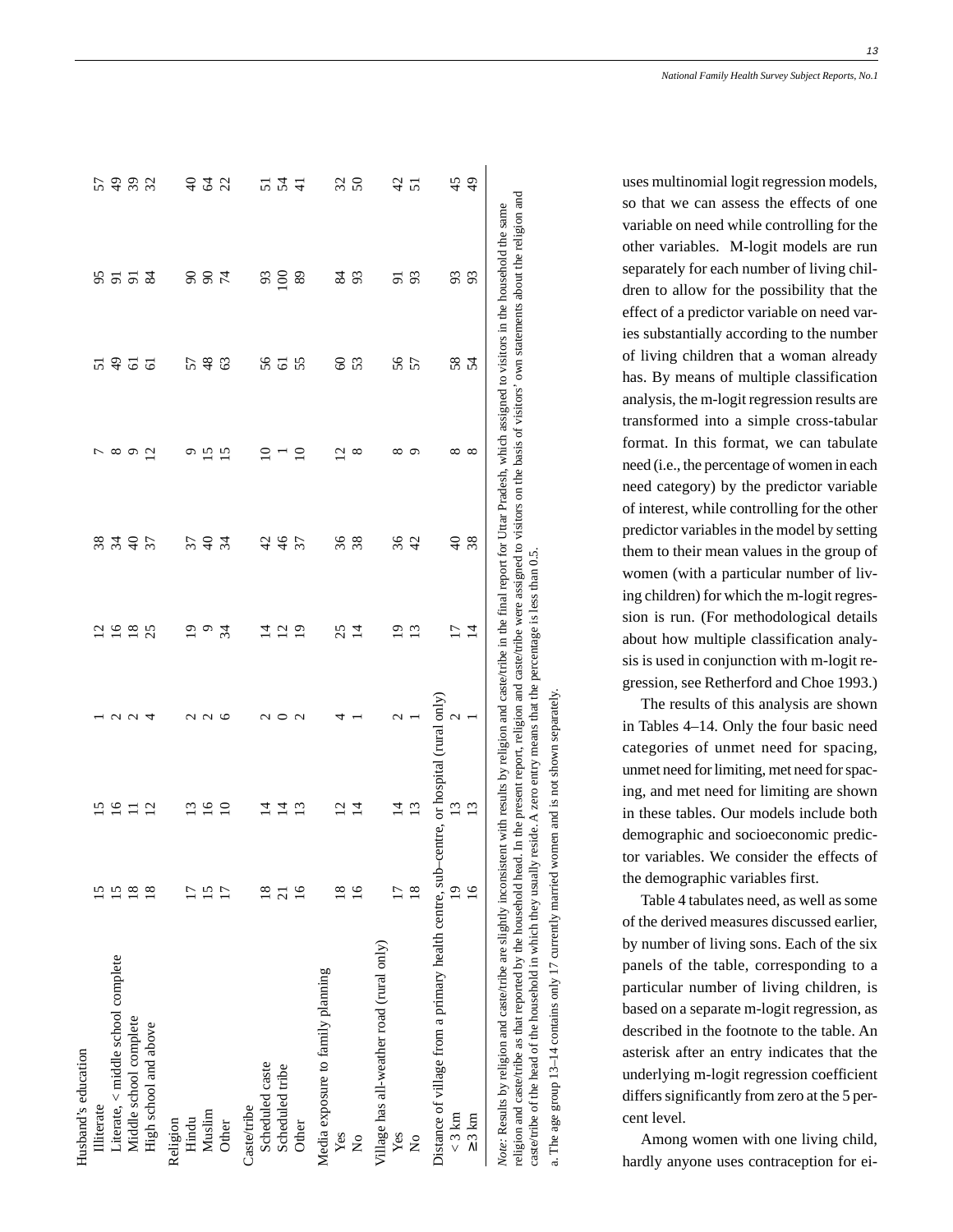

**Figure 2. Percentage of the need for spacing and limiting that is unmet, by wife's education: Uttar Pradesh**

ther spacing or limiting. However, approximately one-third of these women have an unmet need for spacing. This fraction does not differ significantly by number of living sons, indicating that virtually all the women would like to have more children, regardless of whether the first child is a son or a daughter.

The picture is quite different for women with two living children. Met need for limiting ranges from 3 percent for women with no living son to 21 percent for women with two living sons. However, met need for spacing remains close to zero, regardless of the number of living sons. Unmet need for spacing declines from 36 percent for women with no living sons to 19 percent for women with two living sons, as women shift over to limiting. Unmet need for limiting increases slightly with family size, from 2 percent for women with no living sons to 8 percent for women with two living sons.

The pattern is similar for women with three living children, except that the differentials by number of living sons tend to be more pronounced. For women with four, five, or six or more children, differentials in met and unmet need for limiting come to predominate over met and unmet need for spacing. Met need for spacing is always at or near zero; and unmet need for spacing, while still substantial for women with no living sons, declines in magnitude as women approach the end of their reproductive years.

Table 5 tabulates need by child loss. Among women with no living child, 23 percent have an unmet need for spacing if no child has died, compared with 12 percent if one or more children have died. This difference is not statistically significant, however. Unmet need for limiting and met need for either spacing or limiting are negligible.

Among women with one living child,

36 percent have an unmet need for spacing if no child has died, compared with 19 percent if one or more children have died; and this time the difference is statistically significant. Child loss evidently reduces the need for spacing, undoubtedly in part because child loss itself results in longer birth intervals, and perhaps also because couples wish to replace dead children as soon as possible. Percentages in the other need categories are very small.

A similar pattern is seen for women with two or three living children. Child loss reduces unmet need for spacing but has virtually no effect on unmet need for limiting or on met need for spacing or limiting. Among women with four, five, or six or more children, child loss results in modest reductions in met need for limiting but has no effects on met need for spacing or on unmet need for either spacing or limiting, perhaps because the desire to replace children who have died is largely absent for women with large numbers of surviving children.

Table 6 tabulates need by family type. Among women with no living children, the percentage with unmet need for spacing is significantly lower for women in nuclear families. The reasons for this are not clear. The percentage of women in other need categories is negligible. A rather similar pattern is shown for women with one, two, or three living children, except that the differentials in unmet need for spacing are smaller and no longer significant. At these numbers of surviving children, met need for limiting is significantly higher for women in nuclear families, although the difference between nuclear and non-nuclear is rather small and never exceeds seven percentage points. At higher numbers of surviving children, both met and unmet need for spacing approach zero. Unmet need for limiting tends to be higher for women from nuclear families,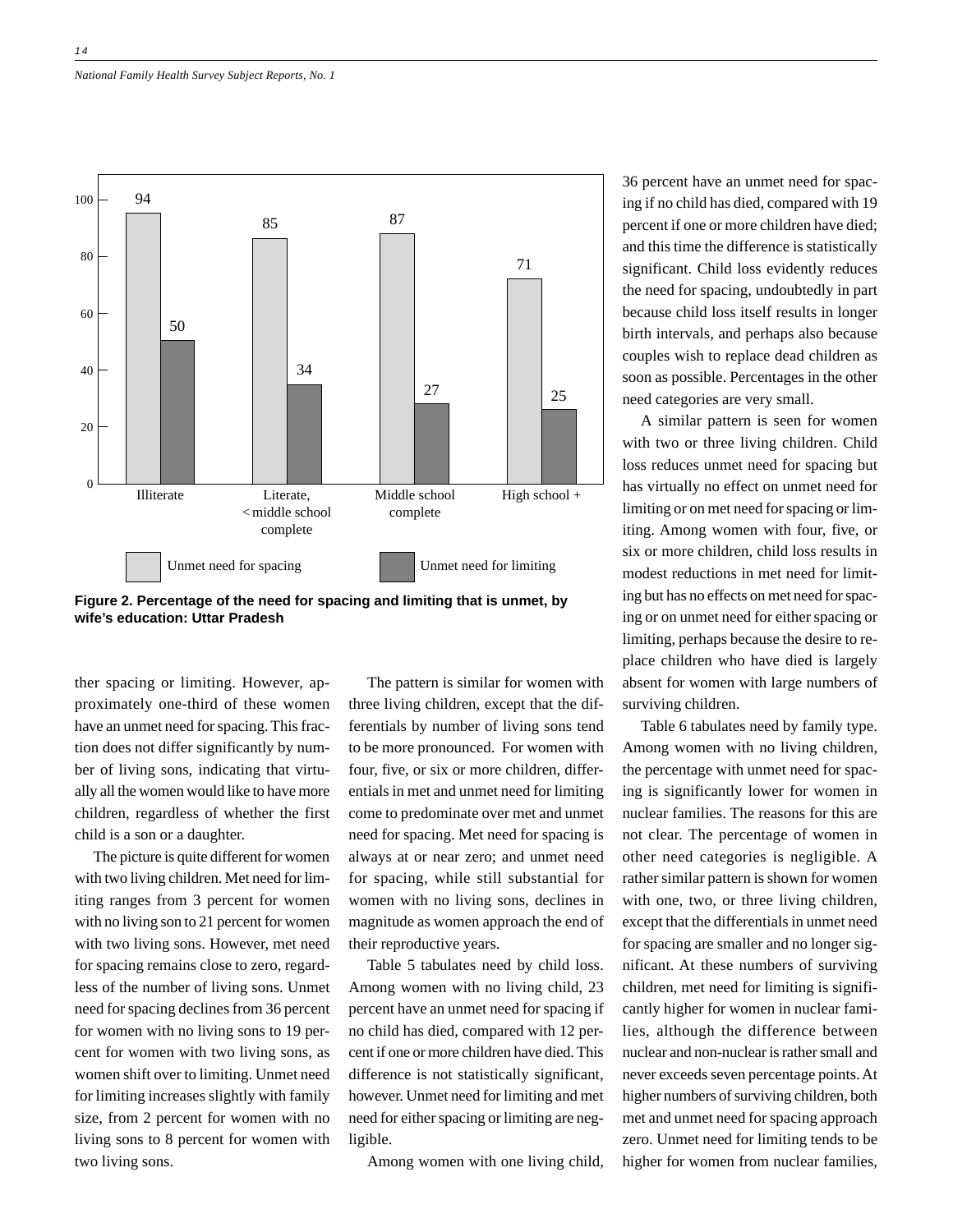15

whereas met need for limiting tends to be about the same for women from nuclear and non-nuclear families.

Next we turn to the effects of socioeconomic variables. Table 7 tabulates need by urban-rural residence. Among women with no living children, unmet need for spacing is somewhat larger for rural women than for urban women; but the difference is statistically significant only for women with four living children. Unmet need for limiting is significantly greater for urban than for rural women with three living children, but at other numbers of surviving children the differences by residence are small and not significant. Met need for spacing is uniformly low. Met need for limiting is higher for urban than for rural women with fewer than six living children; the opposite is true for women with six or more children, but the magnitude of the reversed differential is small and not significant. Both the percentage of need for spacing that is unmet and the percentage of need for limiting that is unmet tend to be slightly higher among rural women.

Table 8 tabulates need by the respondent's (i.e., wife's) education. For women with no living children, unmet need for spacing varies little by education, except for women with at least a high school education, who have substantially greater unmet need for spacing than do women with less education (34 percent compared with 20–24 percent). The percentages in the other need categories are all close to zero. The pattern is similar for women with one living child, except that the percentages tend to be larger. Among women with two living children, women who have completed middle school have substantially higher unmet need for spacing than do women in other education groups; and women with at least a high school education now have the lowest

|                                                        | % of currently married women with specified need |                               |                            |                             |  |  |  |  |
|--------------------------------------------------------|--------------------------------------------------|-------------------------------|----------------------------|-----------------------------|--|--|--|--|
| Number of living children<br>and number of living sons | Unmet<br>need for<br>spacing                     | Unmet<br>need for<br>limiting | Met<br>need for<br>spacing | Met<br>need for<br>limiting |  |  |  |  |
| One living child                                       |                                                  |                               |                            |                             |  |  |  |  |
| 0 living son $\dagger$                                 | 33                                               | 1                             | 2                          | 1                           |  |  |  |  |
| 1 living son                                           | 30                                               | $\overline{2}$                | 3                          | $2*$                        |  |  |  |  |
| Two living children                                    |                                                  |                               |                            |                             |  |  |  |  |
| 0 living son†                                          | 36                                               | $\overline{c}$                | 4                          | 3                           |  |  |  |  |
| 1 living son                                           | 28                                               | 8*                            | 3                          | $11*$                       |  |  |  |  |
| 2 living sons                                          | $19*$                                            | $8*$                          | $\overline{c}$             | $21*$                       |  |  |  |  |
| Three living children                                  |                                                  |                               |                            |                             |  |  |  |  |
| 0 living son†                                          | 27                                               | 2                             | 4                          | 5                           |  |  |  |  |
| 1 living son                                           | 18                                               | $13*$                         | 1                          | $15*$                       |  |  |  |  |
| $2+$ living sons                                       | $8*$                                             | $17*$                         | $\theta$                   | $34*$                       |  |  |  |  |
| Four living children                                   |                                                  |                               |                            |                             |  |  |  |  |
| 0 living son†                                          | 16                                               | 11                            | 1                          | 3                           |  |  |  |  |
| 1 living son                                           | 13                                               | 18                            | $\Omega$                   | 18*                         |  |  |  |  |
| $2+$ living sons                                       | 5                                                | $21*$                         | $0*$                       | $36*$                       |  |  |  |  |
| Five living children                                   |                                                  |                               |                            |                             |  |  |  |  |
| 0 living son†                                          | 9                                                | 13                            | $\mathbf{0}$               | 4                           |  |  |  |  |
| 1 living son                                           | $\overline{4}$                                   | 33                            | $\overline{0}$             | $16*$                       |  |  |  |  |
| $2+$ living sons                                       | $2*$                                             | $31*$                         | $\overline{0}$             | $28*$                       |  |  |  |  |
| Six or more living children                            |                                                  |                               |                            |                             |  |  |  |  |
| 0 living son $\dagger$                                 | 15                                               | 5                             | $\overline{0}$             | 26                          |  |  |  |  |

### **Table 4. Adjusted percentages having met or unmet need for spacing or limiting, by number of living sons: Uttar Pradesh**

*Note:* Results are based on six multinomial logit regression models, one for each of six categories of number of living children. Percentages are predicted from the multinomial logit models, with control variables set at their mean values as calculated for women with the specified number of living children. The control variables are child loss, family type, residence, respondent's education, husband's education, religion, caste/tribe, and media exposure to family planning messages. An asterisk (\*) after a numerical entry indicates that the corresponding coefficient in the underlying m–logit regression differs significantly from 0 at the 5% level. Zero entries indicate a percentage less than 0.5%. In the underlying m–logit regressions, 'no need' is the reference category for the dependent variable. A dagger (†) indicates the reference category of the predictor variable.

1 living son 3<sup>\*</sup> 29 0 16  $2+$  living sons  $2^*$  31 0 24

unmet need for spacing of any education group. Their met need for limiting, however, is much higher than that of the other education groups, indicating that a substantial proportion of women with at least a high school education already wish to limit their family size after having two children and are no longer interested in spacing. The pattern for women with three living children is rather similar to that for women with two living children. Women with four children have a low unmet need for spacing, regardless of their education. Among these women, those with at least a high school education have an especially high met need for limiting. Met need for limiting varies less regularly with education for women with five or more living children.

Table 9 tabulates need by husband's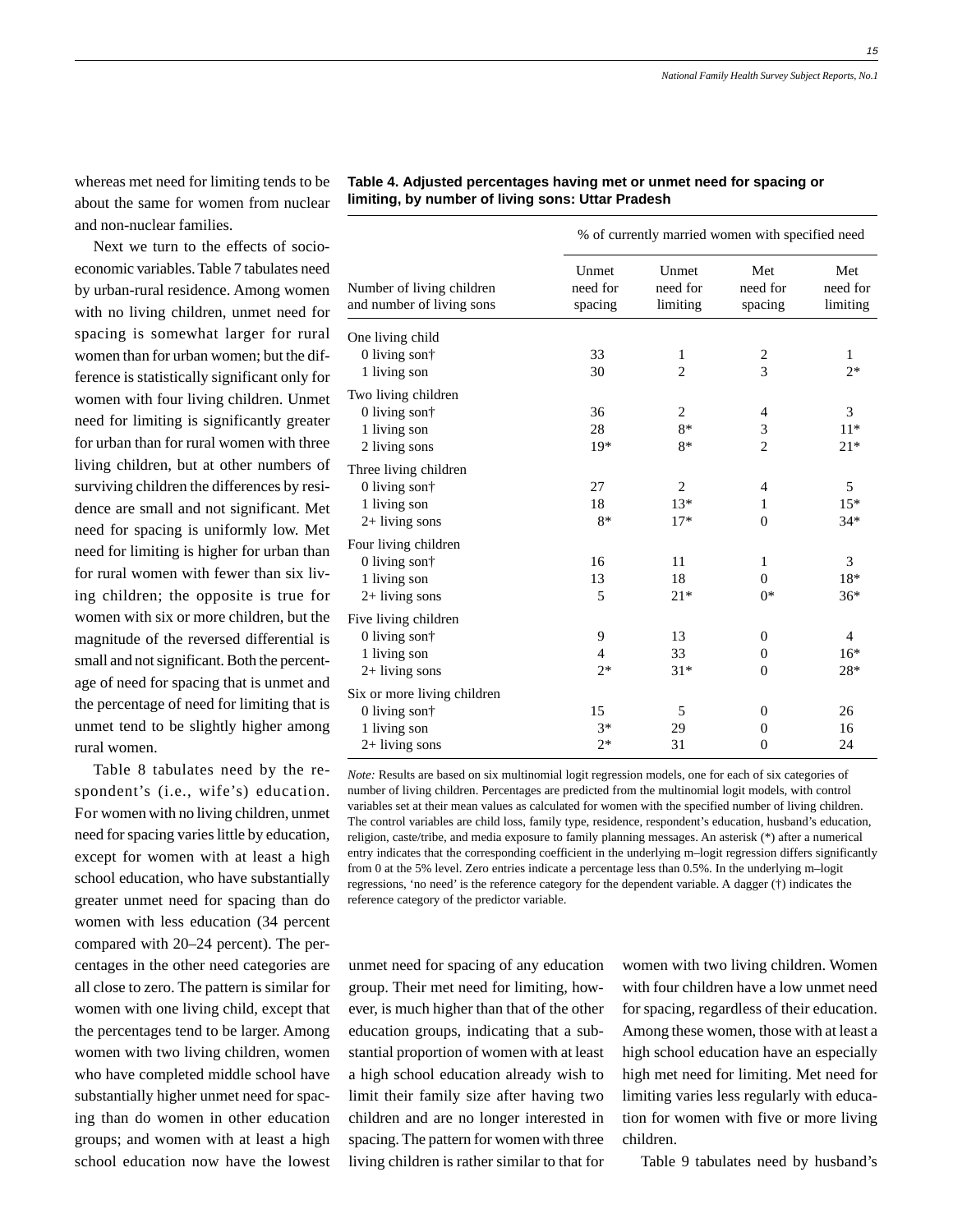### **Table 5. Adjusted percentages having met or unmet need for spacing or limiting, by child loss: Uttar Pradesh**

% of currently married women with specified need Number of Unmet Unmet Met Met living children need for need for need for need for and child loss spacing limiting spacing limiting No living child 0 dead† 23 1 1 0  $1+$  dead  $12$  1 0 0 One living child 0 dead† 36 1 3 1<br>1+ dead 19\* 2 1\* 3 1+ dead  $19^*$  2 1\* 3\* Two living children 0 dead†  $30$  7 3 10 1+ dead  $22^*$   $5^*$   $2^*$  12 Three living children 0 dead† 14 13 1 23 1+ dead  $10^*$  15 1 23 Four living children 0 dead† 7 21 0 32 1+ dead 6 20 0 28 Five living children 0 dead† 2 30 0 29 1+ dead 2 31 0 23 Six or more living children 0 dead† 3 31 0 27 1+ dead  $2^*$  29 0 21\*

*Note:* See note to Table 4. Control variables in Table 5 are number of living sons, family type, residence, respondent's education, husband's education, religion, caste/tribe, and media exposure to family planning messages.

**Table 6. Adjusted percentages having met or unmet need for spacing or limiting, by family type: Uttar Pradesh**

|                                                 | % of currently married women<br>with specified need |                               |                            |                             |  |  |  |  |
|-------------------------------------------------|-----------------------------------------------------|-------------------------------|----------------------------|-----------------------------|--|--|--|--|
| Number of<br>living children<br>and family type | Unmet<br>need for<br>spacing                        | Unmet<br>need for<br>limiting | Met<br>need for<br>spacing | Met<br>need for<br>limiting |  |  |  |  |
| No living children                              |                                                     |                               |                            |                             |  |  |  |  |
| Nuclear                                         | $8*$                                                | $\theta$                      | $\theta$                   | $\theta$                    |  |  |  |  |
| Other <sup>+</sup>                              | 24                                                  | 2                             | $\theta$                   | $\theta$                    |  |  |  |  |
| One living child                                |                                                     |                               |                            |                             |  |  |  |  |
| Nuclear                                         | 26                                                  | 3                             | 2                          | $4*$                        |  |  |  |  |
| Other <sup>+</sup>                              | 33                                                  | 1                             | 3                          | 1                           |  |  |  |  |
| Two living children                             |                                                     |                               |                            |                             |  |  |  |  |
| Nuclear                                         | 22                                                  | 8                             | 3                          | $16*$                       |  |  |  |  |
| Other <sup>+</sup>                              | 29                                                  | 6                             | 3                          | 9                           |  |  |  |  |
| Three living children                           |                                                     |                               |                            |                             |  |  |  |  |
| Nuclear                                         | 10                                                  | 12                            | 1                          | 28*                         |  |  |  |  |
| Other <sup>+</sup>                              | 13                                                  | 15                            | 1                          | 21                          |  |  |  |  |
| Four living children                            |                                                     |                               |                            |                             |  |  |  |  |
| Nuclear                                         | 6                                                   | $23*$                         | $\Omega$                   | 31                          |  |  |  |  |
| Other <sup>+</sup>                              | 6                                                   | 19                            | $\theta$                   | 29                          |  |  |  |  |
| Five living children                            |                                                     |                               |                            |                             |  |  |  |  |
| Nuclear                                         | 3                                                   | 33                            | 0                          | 23                          |  |  |  |  |
| Other†                                          | $\overline{c}$                                      | 29                            | 0                          | 27                          |  |  |  |  |
| Six or more living children                     |                                                     |                               |                            |                             |  |  |  |  |
| Nuclear                                         | $3*$                                                | $35*$                         | 0                          | 24                          |  |  |  |  |
| Other <sup>+</sup>                              | $\overline{2}$                                      | 27                            | $\overline{0}$             | 23                          |  |  |  |  |

*Note:* See note to Table 4. Control variables in Table 6 are number of living sons, child loss, residence, respondent's education, husband's education, religion, caste/tribe, and media exposure to family planning messages.

education. With other variables controlled, the percentages in the various need categories vary little by husband's education, although met need for limiting has a tendency to increase with husband's education.

 With other variables controlled, there are few systematic differences by religion in unmet need for spacing, unmet need for limiting, or met need for spacing (Table 10). However, among women with three or more living children, met need for limiting has a clear tendency to be lower among Muslim women than among Hindus and women of 'other' religions, indicating some independent effects of being Muslim. It is also noteworthy that met need for limiting among women of 'other' religions no longer differs much from that of Hindu women, except for women with five or six or more children; at these family-size levels the numbers of women of 'other' religions are small and differences between Hindus and women of 'other' religions are not statistically significant. Inasmuch as women of 'other' religions tend to be more urbanized and educated than Hindu or Muslim women, it seems likely that such variables as urban-rural residence and wife's education explain the

comparatively large met need for limiting among women of 'other' religions observed in Tables 2 and 3, where other variables are not controlled.

Table 11 shows adjusted percentages in the various need categories classified by caste/tribe. The differentials by caste/tribe show no regular pattern and almost without exception are not statistically significant. This pattern is consistent with the findings shown in Tables 2 and 3, which lack controls.

Table 12 tabulates need by exposure to media messages on family planning. On the one hand, differentials by media ex-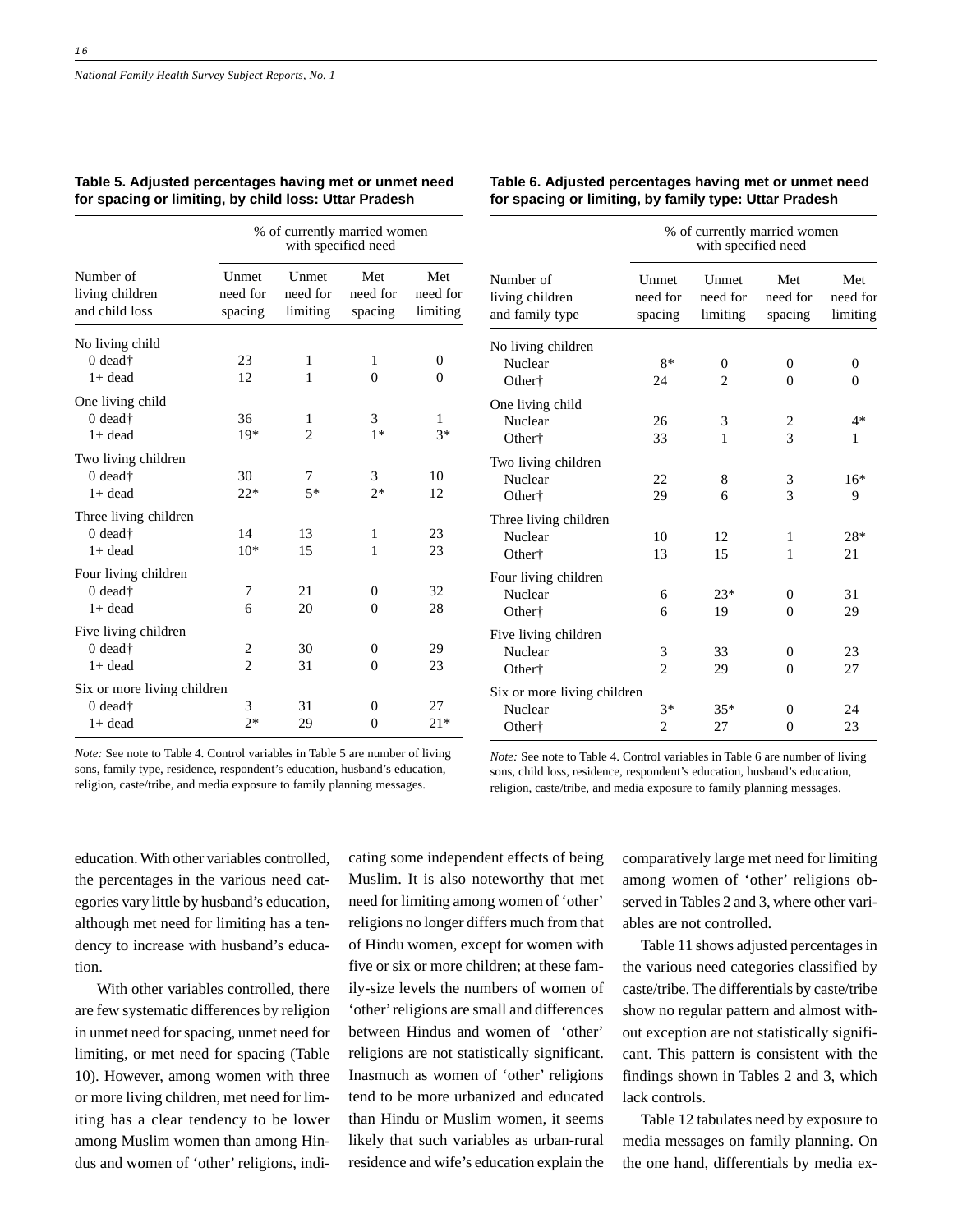#### **Table 7. Adjusted percentages having met or unmet need for spacing or limiting, by urban-rural residence: Uttar Pradesh**

|                                               |                              | % of currently married women<br>with specified need |                            |                             |
|-----------------------------------------------|------------------------------|-----------------------------------------------------|----------------------------|-----------------------------|
| Number of<br>living children<br>and residence | Unmet<br>need for<br>spacing | Unmet<br>need for<br>limiting                       | Met<br>need for<br>spacing | Met<br>need for<br>limiting |
| No living children                            |                              |                                                     |                            |                             |
| Urban                                         | 18                           | $\Omega$                                            | 0                          | 0                           |
| Rural <sup>†</sup>                            | 22                           | 1                                                   | 0                          | 0                           |
| One living child                              |                              |                                                     |                            |                             |
| Urban                                         | 26                           | 1                                                   | 5*                         | 2                           |
| Rural <sup>+</sup>                            | 33                           | 1                                                   | $\overline{c}$             | 1                           |
| Two living children                           |                              |                                                     |                            |                             |
| Urban                                         | 21                           | 8                                                   | 2                          | 15                          |
| Rural <sup>†</sup>                            | 29                           | 6                                                   | 3                          | 10                          |
| Three living children                         |                              |                                                     |                            |                             |
| Urban                                         | 9                            | $21*$                                               | 1                          | $32*$                       |
| Rural <sup>†</sup>                            | 13                           | 12                                                  | 1                          | 21                          |
| Four living children                          |                              |                                                     |                            |                             |
| Urban                                         | $2*$                         | 16                                                  | 0                          | $40*$                       |
| Rural <sup>†</sup>                            | 8                            | 21                                                  | 0                          | 27                          |
| Five living children                          |                              |                                                     |                            |                             |
| Urban                                         | 1                            | 24                                                  | 0                          | 32                          |
| Rural <sup>†</sup>                            | $\overline{c}$               | 33                                                  | 0                          | 24                          |
| Six or more living children                   |                              |                                                     |                            |                             |
| Urban                                         | $\overline{c}$               | 30                                                  | 0                          | 21                          |
| Rural†                                        | $\overline{c}$               | 30                                                  | 0                          | 24                          |

*Note:* See note to Table 4. Control variables in Table 7 are number of living sons, child loss, family type, respondent's education, husband's education, religion, caste/tribe, and media exposure to family planning messages.

posure in unmet need for spacing, unmet need for limiting, and met need for spacing are inconsequential. On the other hand, women with two or more living children who have been exposed to media messages on family planning have consistently greater met need for limiting than do other women, even after other variables are controlled.

Tables 13 and 14 use information from the village questionnaire and therefore pertain only to the rural sample, as discussed earlier. Table 13 shows adjusted percentages in the various need categories by whether or not the village is connected

**Table 8. Adjusted percentages having met or unmet need for spacing or limiting, by respondent's education: Uttar Pradesh**

|                                                                                                                                                 |                              | % of currently married<br>womenwith specified need |                                     |                               |
|-------------------------------------------------------------------------------------------------------------------------------------------------|------------------------------|----------------------------------------------------|-------------------------------------|-------------------------------|
| Number of<br>living children and<br>respondent's education                                                                                      | Unmet<br>need for<br>spacing | Unmet<br>need for<br>limiting                      | Met<br>need for<br>spacing          | Met<br>need for<br>limiting   |
| No living children<br>Illiterate†<br>Literate, < mid. sch. complete<br>Middle school complete<br>High school and above                          | 20<br>24<br>21<br>$34*$      | 1<br>2<br>$3*$<br>$\overline{c}$                   | $\overline{0}$<br>$0*$<br>0<br>$1*$ | $\overline{0}$<br>0<br>0<br>0 |
| One living child<br>Illiterate†<br>Literate, < mid. sch. complete<br>Middle school complete<br>High school and above                            | 30<br>31<br>28<br>38*        | 1<br>1<br>1<br>3                                   | 2<br>$4*$<br>4<br>$7*$              | 1<br>1<br>1<br>$3*$           |
| Two living children<br>Illiterate†<br>Literate, $\langle$ mid. sch. complete<br>Middle school complete<br>High school and above                 | 26<br>25<br>34*<br>23*       | 5<br>$12*$<br>5<br>$12*$                           | 2<br>4<br>$4*$<br>$5*$              | 8<br>$13*$<br>$18*$<br>31*    |
| Three living children<br>Illiterate <sup>+</sup><br>Literate, < mid. sch. complete<br>Middle school complete<br>High school and above           | 14<br>$17*$<br>14<br>$3*$    | 13<br>15<br>$21*$<br>14                            | 1<br>1<br>1<br>1                    | 21<br>$28*$<br>23<br>40*      |
| Four living children<br>Illiterate†<br>Literate, $\langle$ mid. sch. complete<br>Middle school complete<br>High school and above                | 7<br>4<br>6<br>3             | 20<br>23<br>19<br>16                               | 0<br>$\overline{0}$<br>0<br>0       | 27<br>39*<br>44*<br>$54*$     |
| Five living children<br>Illiterate†<br>Literate, < mid. sch. complete<br>Middle school complete<br>High school and above                        | 4<br>0<br>0<br>4             | 31<br>26<br>$11*$<br>33                            | 0<br>$0*$<br>0<br>$\overline{0}$    | 22<br>49*<br>37<br>41*        |
| Six or more living children<br>Illiterate <sup>†</sup><br>Literate, $\lt$ mid. sch. complete<br>Middle school complete<br>High school and above | 3<br>1<br>7<br>$\theta$      | 30<br>32<br>32<br>34                               | 0<br>0<br>0<br>$\theta$             | 23<br>25<br>26<br>31          |

*Note:* See note to Table 4. Control variables in Table 8 are number of living sons, child loss, family type, residence, husband's education, religion, caste/ tribe, and media exposure to family planning messages. In the case of met need for women with no living children, the comparison between 'illiterate' and 'less than middle complete' seems to indicate that zero differs significantly from zero; in this case the two percentages are both less than 0.5 percent, and the underlying coefficient for 'less than middle complete' differs significantly from zero. This seeming anomaly also occurs occasionally in other tables.

### 17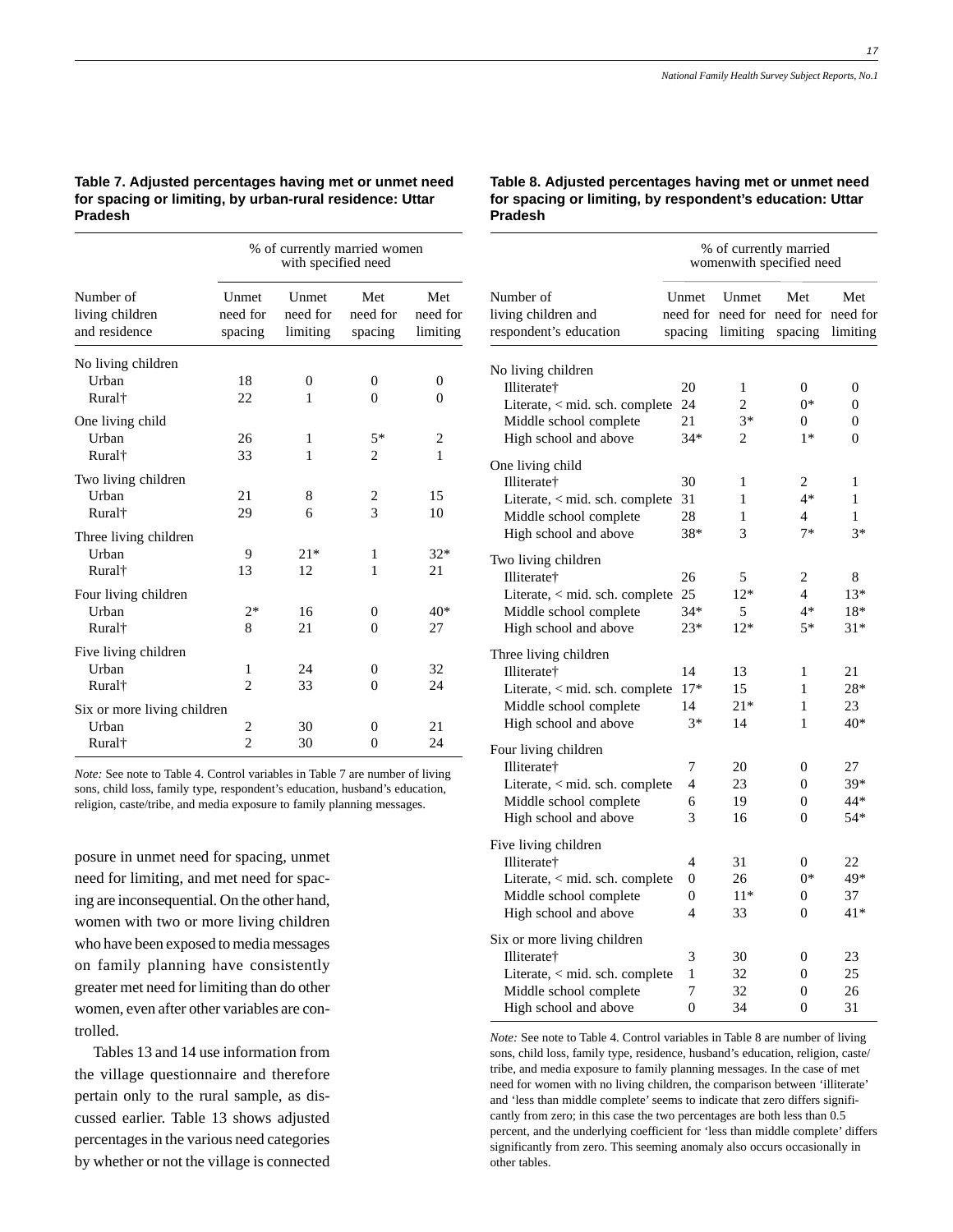### **Table 9. Adjusted percentages having met or unmet need for spacing or limiting, by husband's education: Uttar Pradesh**

**Table 10. Adjusted percentages having met or unmet need for spacing or limiting, by religion: Uttar Pradesh**

|                                                         |                         | % of currently married women<br>with specified need |                |                             |  |  |  |  |
|---------------------------------------------------------|-------------------------|-----------------------------------------------------|----------------|-----------------------------|--|--|--|--|
| Number of<br>living children and<br>husband's education | Unmet<br>spacing        | Unmet<br>need for need for need for<br>limiting     | Met<br>spacing | Met<br>need for<br>limiting |  |  |  |  |
| No living children                                      |                         |                                                     |                |                             |  |  |  |  |
| Illiterate <sup>†</sup>                                 | 23                      | 1                                                   | 0              | 0                           |  |  |  |  |
| Literate, < mid. sch. complete                          | 20                      | 2                                                   | $\Omega$       | 0                           |  |  |  |  |
| Middle school complete                                  | 20                      | 1                                                   | $\Omega$       | 0                           |  |  |  |  |
| High school and above                                   | 22                      | 1                                                   | 0              | 0                           |  |  |  |  |
| One living child                                        |                         |                                                     |                |                             |  |  |  |  |
| Illiterate†                                             | 32                      | 1                                                   | 2              | 1                           |  |  |  |  |
| Literate, < mid. sch. complete                          | 35                      | 1                                                   | 3              | 2                           |  |  |  |  |
| Middle school complete                                  | 27                      | $3*$                                                | 3              | 1                           |  |  |  |  |
| High school and above                                   | 32                      | 2                                                   | 3              | 2                           |  |  |  |  |
| Two living children                                     |                         |                                                     |                |                             |  |  |  |  |
| Illiterate†                                             | 27                      | 7                                                   | 3              | 9                           |  |  |  |  |
| Literate, < mid. sch. complete                          | 27                      | 6                                                   | 4              | 11                          |  |  |  |  |
| Middle school complete                                  | 31                      | 6                                                   | 2              | 12                          |  |  |  |  |
| High school and above                                   | 26                      | 6                                                   | 3              | 12                          |  |  |  |  |
| Three living children                                   |                         |                                                     |                |                             |  |  |  |  |
| Illiterate†                                             | 13                      | 17                                                  | 1              | 18                          |  |  |  |  |
| Literate, < mid. sch. complete                          | 12                      | 14                                                  | 0              | 21                          |  |  |  |  |
| Middle school complete                                  | 13                      | $7*$                                                | 1              | 23                          |  |  |  |  |
| High school and above                                   | 11                      | 14                                                  | $2*$           | 32*                         |  |  |  |  |
| Four living children                                    |                         |                                                     |                |                             |  |  |  |  |
| Illiterate <sup>+</sup>                                 | 7                       | 17                                                  | 0              | 26                          |  |  |  |  |
| Literate, $<$ mid. sch. complete                        | 6                       | 21                                                  | 0              | 26                          |  |  |  |  |
| Middle school complete                                  | 5                       | 24*                                                 | 0              | 30                          |  |  |  |  |
| High school and above                                   | 6                       | 22*                                                 | 0              | 37*                         |  |  |  |  |
| Five living children                                    |                         |                                                     |                |                             |  |  |  |  |
| Illiterate <sup>+</sup>                                 | 2                       | 28                                                  | 0              | 21                          |  |  |  |  |
| Literate, < mid. sch. complete                          | $\overline{\mathbf{c}}$ | $35*$                                               | $0*$           | 24                          |  |  |  |  |
| Middle school complete                                  | $\overline{c}$          | 30                                                  | 0              | $31*$                       |  |  |  |  |
| High school and above                                   | $\overline{c}$          | $32*$                                               | 0              | $31*$                       |  |  |  |  |
| Six or more living children                             |                         |                                                     |                |                             |  |  |  |  |
| Illiterate†                                             | 2                       | 32                                                  | 0              | 17                          |  |  |  |  |
| Literate, < mid. sch. complete                          | $\overline{c}$          | 31                                                  | 0              | $27*$                       |  |  |  |  |
| Middle school complete                                  | $\overline{c}$          | 27                                                  | 0              | $33*$                       |  |  |  |  |
| High school and above                                   | 2                       | 26                                                  | 0              | $33*$                       |  |  |  |  |

*Note:* See note to Table 4. Control variables in Table 9 are number of living sons, child loss, family type, residence, respondent's education, religion, caste/tribe, and media exposure to family planning messages.

|                                              | % of currently married women<br>with specified need |                               |                            |                             |  |  |  |  |
|----------------------------------------------|-----------------------------------------------------|-------------------------------|----------------------------|-----------------------------|--|--|--|--|
| Number of<br>living children<br>and religion | Unmet<br>need for<br>spacing                        | Unmet<br>need for<br>limiting | Met<br>need for<br>spacing | Met<br>need for<br>limiting |  |  |  |  |
| No living children                           |                                                     |                               |                            |                             |  |  |  |  |
| Hindu <sup>+</sup>                           | 23                                                  | 1                             | $\overline{0}$             | $\overline{0}$              |  |  |  |  |
| Muslim                                       | 17                                                  | $\overline{c}$                | $\overline{0}$             | $\overline{0}$              |  |  |  |  |
| Other                                        | 21                                                  | 5                             | $\theta$                   | $\theta$                    |  |  |  |  |
| One living child                             |                                                     |                               |                            |                             |  |  |  |  |
| Hindu†                                       | 32                                                  | 2                             | 2                          | $\mathbf{1}$                |  |  |  |  |
| Muslim                                       | 32                                                  | 1                             | 3                          | $\overline{c}$              |  |  |  |  |
| Other                                        | 15                                                  | $\overline{4}$                | 8                          | 3                           |  |  |  |  |
| Two living children                          |                                                     |                               |                            |                             |  |  |  |  |
| Hindu†                                       | 27                                                  | 6                             | 3                          | 12                          |  |  |  |  |
| Muslim                                       | 30                                                  | 7                             | 2                          | $5*$                        |  |  |  |  |
| Other                                        | 42                                                  | 5                             | 3                          | 5                           |  |  |  |  |
| Three living children                        |                                                     |                               |                            |                             |  |  |  |  |
| Hindu <sup>+</sup>                           | 11                                                  | 15                            | 1                          | 27                          |  |  |  |  |
| Muslim                                       | 15                                                  | 9*                            | 1                          | $8*$                        |  |  |  |  |
| Other                                        | $29*$                                               | 7                             | 1                          | 30                          |  |  |  |  |
| Four living children                         |                                                     |                               |                            |                             |  |  |  |  |
| Hindu†                                       | 7                                                   | 19                            | $\overline{0}$             | 34                          |  |  |  |  |
| Muslim                                       | $3*$                                                | 30                            | $\theta$                   | $10*$                       |  |  |  |  |
| Other                                        | 1                                                   | 20                            | $\theta$                   | 46                          |  |  |  |  |
| Five living children                         |                                                     |                               |                            |                             |  |  |  |  |
| Hindu†                                       | 2                                                   | 30                            | $\overline{0}$             | 29                          |  |  |  |  |
| Muslim                                       | 3                                                   | 32                            | $\overline{0}$             | $12*$                       |  |  |  |  |
| Other                                        | 6                                                   | 24                            | $\overline{0}$             | 57                          |  |  |  |  |
| Six or more living children                  |                                                     |                               |                            |                             |  |  |  |  |
| Hindu <sup>+</sup>                           | 2                                                   | 32                            | $\overline{0}$             | 25                          |  |  |  |  |
| Muslim                                       | $\overline{2}$                                      | 34                            | $\overline{0}$             | $16*$                       |  |  |  |  |
| Other                                        | $\overline{0}$                                      | $\mathbf{0}$                  | $\overline{0}$             | 34                          |  |  |  |  |

*Note:* See note to Table 4. Control variables in Table 10 are number of living sons, child loss, family type, residence, respondent's education, husband's education, caste/tribe, and media exposure to family planning messages.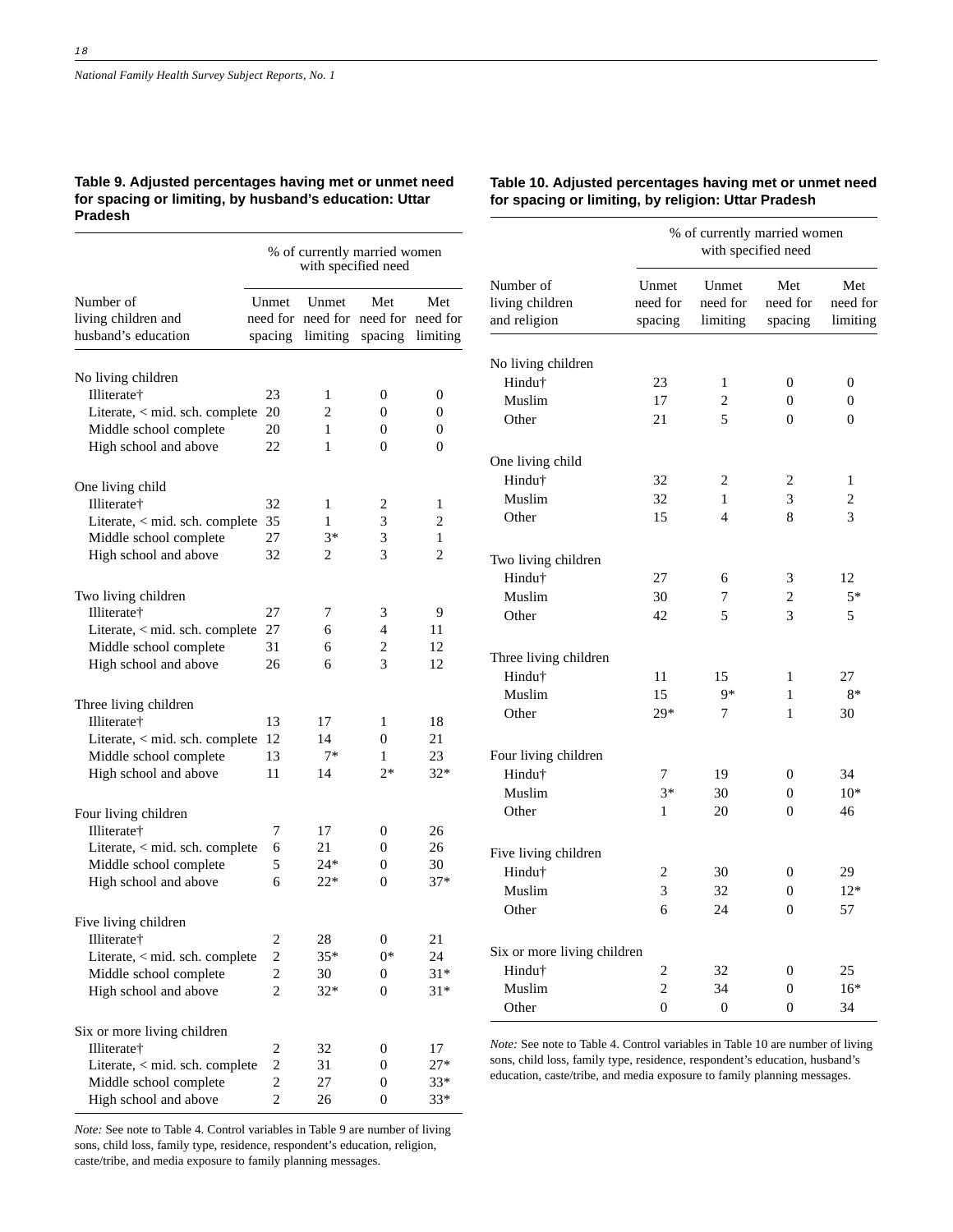## **Table 11. Adjusted percentages having met or unmet need for spacing or limiting, by caste/tribe: Uttar Pradesh**

Exposed  $26$  1 0 0 Not exposed  $\uparrow$  19 1 0 0

Exposed 33 2 4\* 1 Not exposed  $\uparrow$  31 1 2 2

Exposed 25  $10^*$  2  $14^*$ Not exposed† 28 5 3 9

Exposed  $13$   $13$   $1$   $30*$ Not exposed 12 14 1 20

Exposed 6 22 0 34\* Not exposed† 6 20 0 28

Exposed 2 28 0 38\* Not exposed† 2 31 0 22

Exposed 2 24 0 31\* Not exposed  $\uparrow$  2 32 0 21

|                                                                                         |                                        | % of currently married women    | with specified need              |                                                | planning messages: Ut                                                                            |
|-----------------------------------------------------------------------------------------|----------------------------------------|---------------------------------|----------------------------------|------------------------------------------------|--------------------------------------------------------------------------------------------------|
| Number of<br>living children<br>and caste/tribe                                         | Unmet<br>need for<br>spacing           | Unmet<br>need for<br>limiting   | Met<br>need for<br>spacing       | Met<br>need for<br>limiting                    | Number of living<br>children and media<br>τ<br>exposure to family<br>n<br>planning messages<br>S |
| No living children<br>Scheduled caste<br>Scheduled tribe<br>Other <sup>+</sup>          | 19<br>24<br>22                         | $\overline{c}$<br>$\theta$<br>1 | $\Omega$<br>$\Omega$<br>$\Omega$ | $\mathbf{0}$<br>$\mathbf{0}$<br>$\overline{0}$ | No living child<br>Exposed                                                                       |
| One living child                                                                        |                                        |                                 |                                  |                                                | Not exposed†                                                                                     |
| Scheduled caste<br>Scheduled tribe<br>Other <sup>+</sup>                                | 33<br>41<br>31                         | 3<br>$\Omega$<br>1              | $\overline{4}$<br>$\Omega$<br>3  | 1<br>$\mathbf{0}$<br>$\overline{c}$            | One living child<br>Exposed<br>Not exposed†                                                      |
| Two living children<br>Scheduled caste<br>Scheduled tribe<br>Other <sup>+</sup>         | 30<br>59*<br>26                        | 7<br>$\theta$<br>7              | 2<br>$\theta$<br>3               | 8<br>8<br>12                                   | Two living children<br>Exposed<br>Not exposed†                                                   |
| Three living children<br>Scheduled caste<br>Scheduled tribe<br>Other <sup>+</sup>       | 15<br>14<br>12                         | 14<br>9<br>14                   | $\overline{2}$<br>$\theta$<br>1  | 19<br>22<br>24                                 | Three living children<br>Exposed<br>Not exposed                                                  |
| Four living children<br>Scheduled caste<br>Scheduled tribe<br>Other <sup>+</sup>        | 6<br>3<br>6                            | $27*$<br>18<br>19               | $\Omega$<br>$\Omega$<br>$\theta$ | 29<br>26<br>30                                 | Four living children<br>Exposed<br>Not exposed†                                                  |
| Five living children<br>Scheduled caste<br>Scheduled tribe<br>Other <sup>+</sup>        | $4*$<br>$\mathbf{0}$<br>$\overline{c}$ | $34*$<br>50<br>29               | $\theta$<br>$\Omega$<br>$\theta$ | $30*$<br>9<br>25                               | Five living children<br>Exposed<br>Not exposed†                                                  |
| Six or more living children<br>Scheduled caste<br>Scheduled tribe<br>Other <sup>+</sup> | $4*$<br>$\mathbf{0}$<br>$\overline{c}$ | 32<br>39<br>29                  | $\theta$<br>$\theta$<br>$\theta$ | 22<br>21<br>24                                 | Six or more living children<br>Exposed<br>Not exposed†                                           |

*Note:* See note to Table 4. Control variables in Table 11 are number of living sons, child loss, family type, residence, respondent's education, husband's education, religion, and media exposure to family planning messages.

*Note:* See note to Table 4. Control variables in Table 12 are number of living sons, child loss, family type, residence, respondent's education, husband's education, religion, and caste/tribe.

to the outside world by an all-weather road. The presence or absence of an allweather road has a negligible effect on unmet need for spacing, unmet need for limiting, and met need for spacing. Met need for limiting is significantly greater for women residing in villages that have an allweather road in the case of those with three or four living children but not for those with other numbers of living children.

Table 14 tabulates need by distance to a family planning source (less than 3 kilometres or 3 or more kilometres from a primary health centre, sub-centre, or hospital). Unmet need for spacing tends to be slightly greater among women who live closer to a source, but otherwise the differentials by distance to a source tend to be small and inconsistent in direction. The unimportance of distance to a source undoubtedly reflects in part the fact that 91 percent of villages are within 6 kilometres of a source, as mentioned earlier. Distance from a source is evidently not a problem for the vast majority of women in Uttar Pradesh. Studies of met need (current use) in other countries have also usually found a weak link between use of contraception and distance to a source (Anderson and Cleland 1984; Ochoa and Tsui 1991;

| Table 12. Adjusted percentages having met or unmet need<br>for spacing or limiting, by media exposure to family<br>planning messages: Uttar Pradesh |                              |                               |                            |                             |
|-----------------------------------------------------------------------------------------------------------------------------------------------------|------------------------------|-------------------------------|----------------------------|-----------------------------|
|                                                                                                                                                     |                              | % of currently married women  | with specified need        |                             |
| Number of living<br>children and media<br>exposure to family<br>planning messages                                                                   | Unmet<br>need for<br>spacing | Unmet<br>need for<br>limiting | Met<br>need for<br>spacing | Met<br>need for<br>limiting |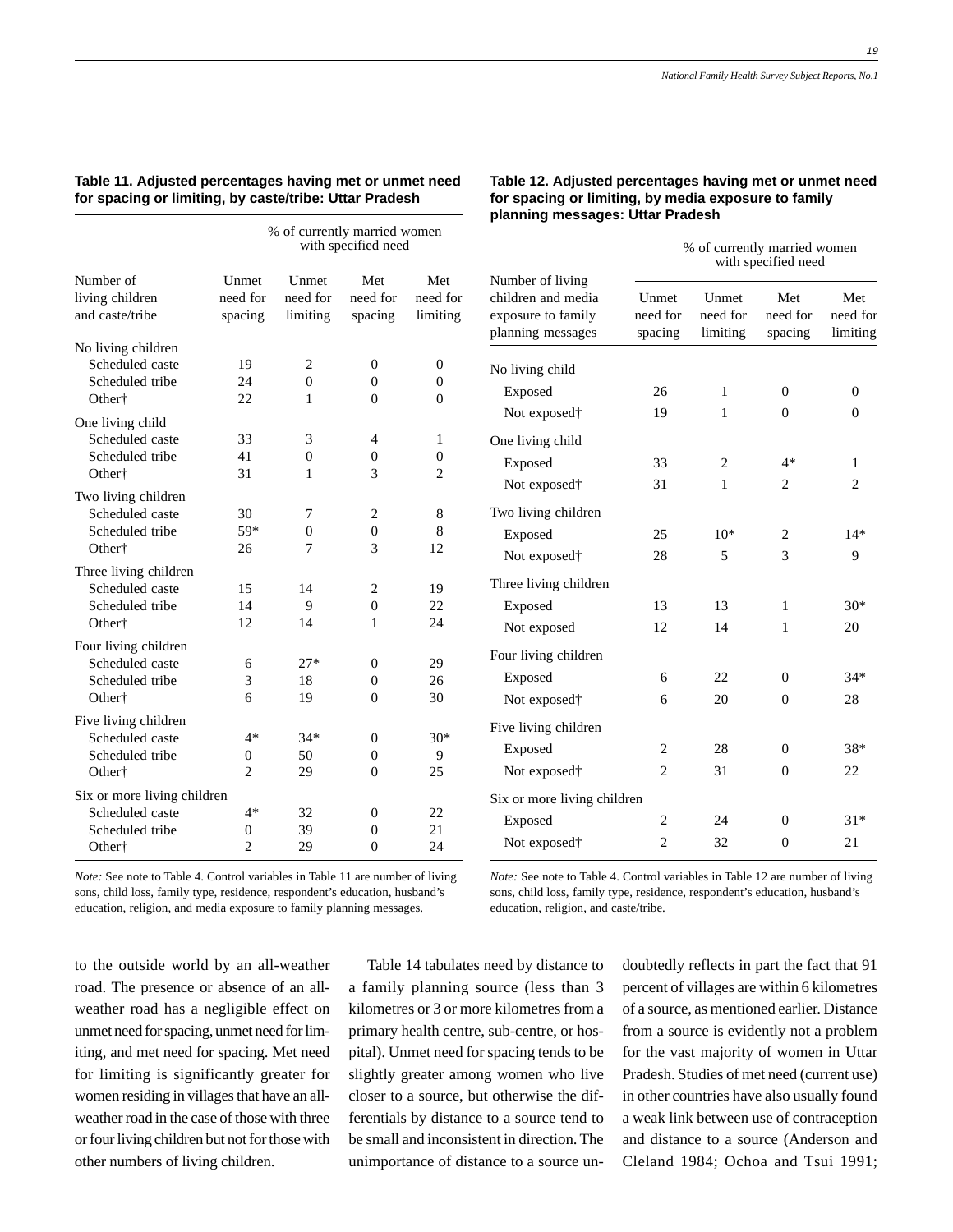### **Table 13. Adjusted percentages having met or unmet need for spacing or limiting, by whether or not the woman's village is connected by an all-weather road: rural Uttar Pradesh**

Number of living children Unmet Unmet Met Met and presence of an need for need for need forneed for all-weather road<sup>a</sup> spacing limiting spacing limiting No living child All-weather road 20 1 0 0 No all-weather road<sup>†</sup> 22 2 0 0 One living child All-weather road 32 0 0 0 No all-weather road† 32 0 0 0 0 Two living children All-weather road 26 5 2 10 No all-weather road<sup>†</sup> 30 4 2 7 Three living children All-weather road  $14$  12 0 22\* No all-weather road<sup>†</sup> 15 14 0 14 Four living children All-weather road  $6$  21 0 34\* No all-weather road<sup>†</sup> 7 21 0 23 Five living children All-weather road 1 38 0 24 No all-weather road<sup>†</sup> 2 36 0 23 Six or more living children All-weather road 1 32 0 26 No all-weather road<sup>†</sup> 1 33 0 21 % of currently married women with specified need

*Note:* See note to Table 4. Control variables in Table 13 are number of living sons, child loss, family type, residence, respondent's education, husband's education, religion, caste/tribe, media exposure to family planning messages, and distance to a major family planning source (primary health centre, subcentre, or hospital).

a. The village questionnaire was not completed for 11 villages; women from those villages are therefore omitted from calculations relating to presence of an all-weather road.

#### Bongaarts 1995).

In sum, most of the effects of residence, education, religion, and caste/tribe on contraceptive use change little when a multivariate analysis of need is undertaken to assess the effect of each predictor variable while statistically controlling for the effects of the other predictor variables. However, the effect of husband's education is reduced when other variables are controlled, and caste/tribe differentials mostly disappear.

### **Table 14. Adjusted percentages having met or unmet need for spacing or limiting, by distance to a major family planning source: rural Uttar Pradesh**

|                                                                     |                              | % of currently married women<br>with specified need |                            |                             |
|---------------------------------------------------------------------|------------------------------|-----------------------------------------------------|----------------------------|-----------------------------|
| Number of<br>living children and<br>distance to source <sup>a</sup> | Unmet<br>need for<br>spacing | Unmet<br>need for<br>limiting                       | Met<br>need for<br>spacing | Met<br>need for<br>limiting |
| No living child                                                     |                              |                                                     |                            |                             |
| $<$ 3 km<br>$\geq$ 3 km <sup>+</sup>                                | $25*$<br>17                  | 1<br>$\overline{2}$                                 | 0<br>0                     | $\theta$<br>$\theta$        |
| One living child                                                    |                              |                                                     |                            |                             |
| $<$ 3 km                                                            | 33                           | $\Omega$                                            | $0*$                       | $\theta$                    |
| $\geq$ 3 km <sup>+</sup>                                            | 30                           | $\Omega$                                            | 0                          | $\theta$                    |
| Two living children                                                 |                              |                                                     |                            |                             |
| $<$ 3 km                                                            | $31*$                        | 4                                                   | $\overline{\mathbf{c}}$    | 8                           |
| $\geq$ 3 km <sup>+</sup>                                            | 25                           | 5                                                   | $\overline{c}$             | 7                           |
| Three living children                                               |                              |                                                     |                            |                             |
| $<$ 3 km                                                            | 15                           | 12                                                  | $\Omega$                   | $20*$                       |
| $\geq$ 3 km                                                         | 14                           | 15                                                  | 0                          | 13                          |
| Four living children                                                |                              |                                                     |                            |                             |
| $<$ 3 km                                                            | 7                            | 21                                                  | 0                          | 28                          |
| $\geq$ 3 km <sup>+</sup>                                            | 6                            | 20                                                  | 0                          | 25                          |
| Five living children                                                |                              |                                                     |                            |                             |
| $<$ 3 km                                                            | $3*$                         | 39                                                  | $\Omega$                   | 22                          |
| $\geq$ 3 km <sup>+</sup>                                            | 1                            | 34                                                  | 0                          | 26                          |
| Six or more living children                                         |                              |                                                     |                            |                             |
| $<$ 3 km                                                            | 1                            | 36                                                  | $\theta$                   | 22                          |
| $\geq$ 3 km <sup>+</sup>                                            |                              |                                                     |                            |                             |

*Note:* See note to Table 4. Control variables in Table 14 are number of living sons, child loss, family type, residence, respondent's education, husband's education, religion, caste/tribe, media exposure to family planning messages, and whether the village is connected by an all-weather road.

a. The village questionnaire was not completed for 11 villages; women from those villages are therefore omitted from calculations relating to distance from a major family planning source (primary health centre, sub-centre, or hospital).

# **Intention of women with unmet need to use family planning in the future**

The NFHS asked currently married noncontracepting women whether they intended to use a method to delay or avoid pregnancy at any time in the future. Those who answered 'no' to this question were asked to give the principal reason why they did not intend to use a method. Their responses to both questions provide an indication of how likely it is that women with unmet need will actually use family planning in the future. Here we consider the subset of women with unmet need and, within that subset, both women with unmet need for spacing and women with unmet need for limiting. Tables 15 and 16, which are simple cross-tabulations without controls, present the results of this analysis.

Table 15 shows the percentage distri-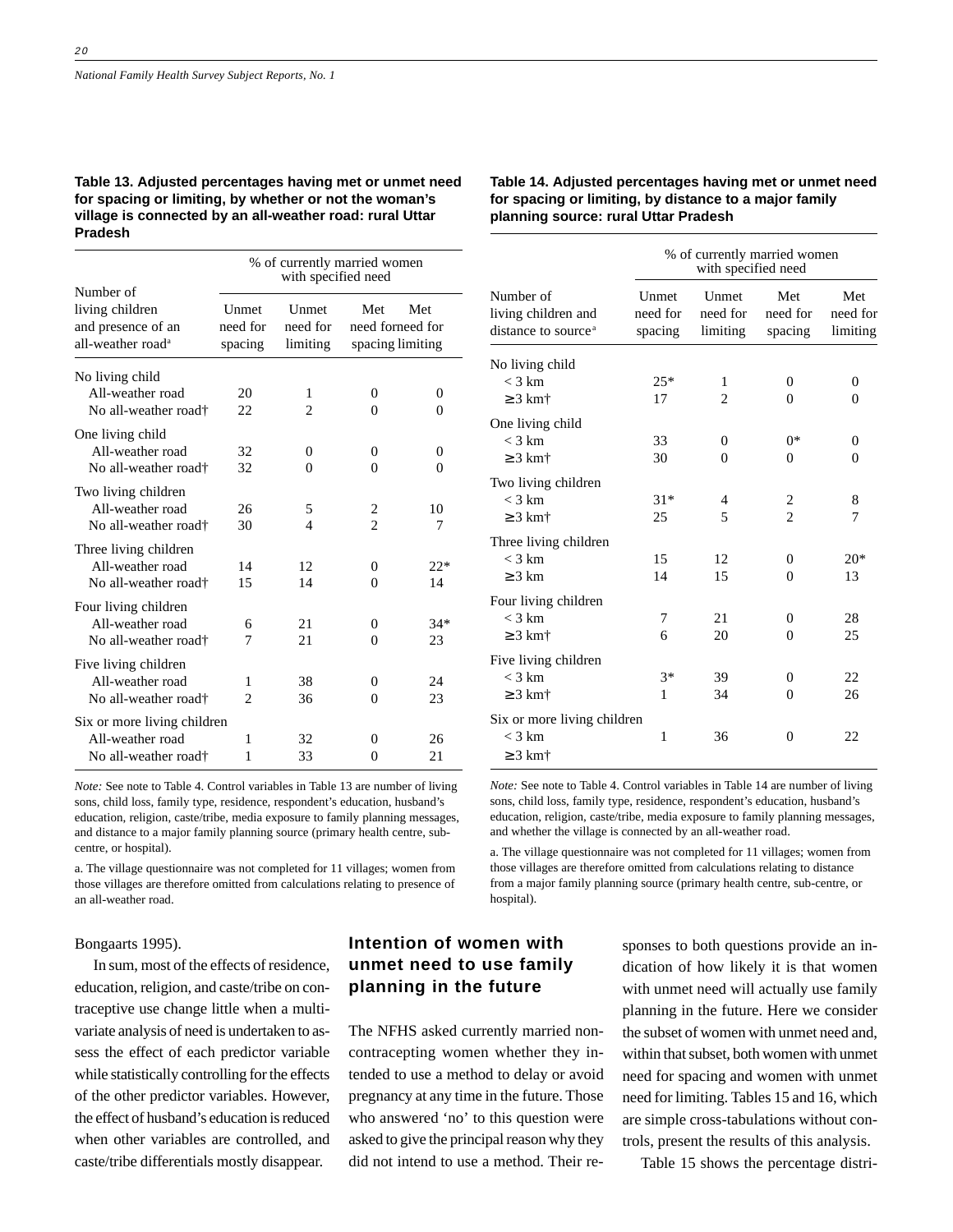bution of currently married women with unmet need for spacing by whether or not they intend to use contraception at any time in the future and, for those who do not intend to use contraception, by the main reason why not. The percentage distribution is tabulated by the predictor variables considered earlier. For the state as a whole, only 26 percent of women with unmet need for spacing intend to use family planning at any time in the future. Seventy-four percent say that they do not intend to use contraception in the future. A subset of 62 percent say they do not intend to use family planning primarily because they want more children. Only 13 percent of the respondents do not intend to use family planning for other reasons. From these responses it appears that neither fear of sterilization, supply-related difficulties, opposition to family planning, lack of knowledge about family planning, religious considerations, nor health reasons pose significant barriers to use. Nevertheless, the fact remains that a large majority of women say they do not intend to use contraception in the future.

The picture is similar when we tabulate the percentage distribution of the women with unmet need for spacing by the predictor variables. The distribution of intentions and of principal reasons does not vary systematically by age. However, the percentage intending to use family planning in the future tends to increase as the number of living children rises—except among those with six or more children, for whom the estimated percentage is unreliable because of the small number of cases on which it is based. The percentage giving a desire for more children as their main reason for not using family planning in the future decreases substantially as the number of sons increases. Women exposed to media messages about family planning are somewhat more likely to intend to practise family

planning in the future than are women who have not had such exposure. Apart from these effects, the percentage distribution varies little by the predictor variables included in Table 15.

Few women object to family planning on religious, health, or other grounds. Nevertheless, 74 percent say they do not intend to use contraception in the future.

Table 16 shows the percentage distribution of currently married women with unmet need for limiting by whether or not they intend to use contraception at any time in the future and, for those who do not intend to use contraception, by main reason why not. Results are tabulated by the same predictor variables considered in Table 15. Among women with unmet need for limiting, 46 percent say they intend to use family planning in the future but not now. This percentage is almost twice as large as the comparable figure among women with unmet need for spacing (Table 15). In Table 16, 54 percent of the women indicate that they do not intend to use family planning in the future. Eleven percent of those saying they do not intend to use contraception in the future give as their main reason a desire for more children. This reason is inconsistent with the negative response these women gave to an earlier question about wanting more children that resulted in their being classified as having unmet need for limiting. The inconsistency suggests that some women may have misinterpreted the question about intention to use family planning in the future.4 Similar inconsistencies have been noted in the DHS (Bongaarts 1995;

Bongaarts and Bruce 1995).

Forty percent of currently married women with unmet need for limiting do not intend to use family planning in the future and give as their main reason either fear of sterilization, supply-related difficulties, opposition to family planning, lack of knowledge, religious opposition, or health problems. These reasons are mentioned more often by older women and by women with larger numbers of surviving children or sons than by younger women or women with smaller numbers of surviving children or sons. Twenty-two percent of currently married women with unmet need for limiting do not intend to use family planning in the future and give as their main reason a problem that might be removed if family planning services were improved—namely fear of sterilization, supply-related difficulties, or lack of knowledge of family planning. The percentage distribution of women differs little by the other predictor variables in Table 16, with a couple of exceptions. Literate women are considerably more likely to intend to use family planning in the future than are illiterate women, and women exposed to media messages on family planning are considerably more likely to become users in the future than are women who have had no exposure.

<sup>4</sup> The NFHS asked two questions that are relevant here: (1) 'Do you intend to use a method to delay or avoid pregnancy at any time in the future?' and (2) 'Do you intend to use a method within the next 12 months?' The fact that many women with unmet need for limiting gave 'want more children' as a reason for not intending to use family planning at any time in the future indicates that they misinterpreted the first question to mean intention to use in the immediate future rather than at any time in the future. In the next NFHS (and in future DHS worldwide), the order of these two questions will be reversed to prevent such misinterpretation.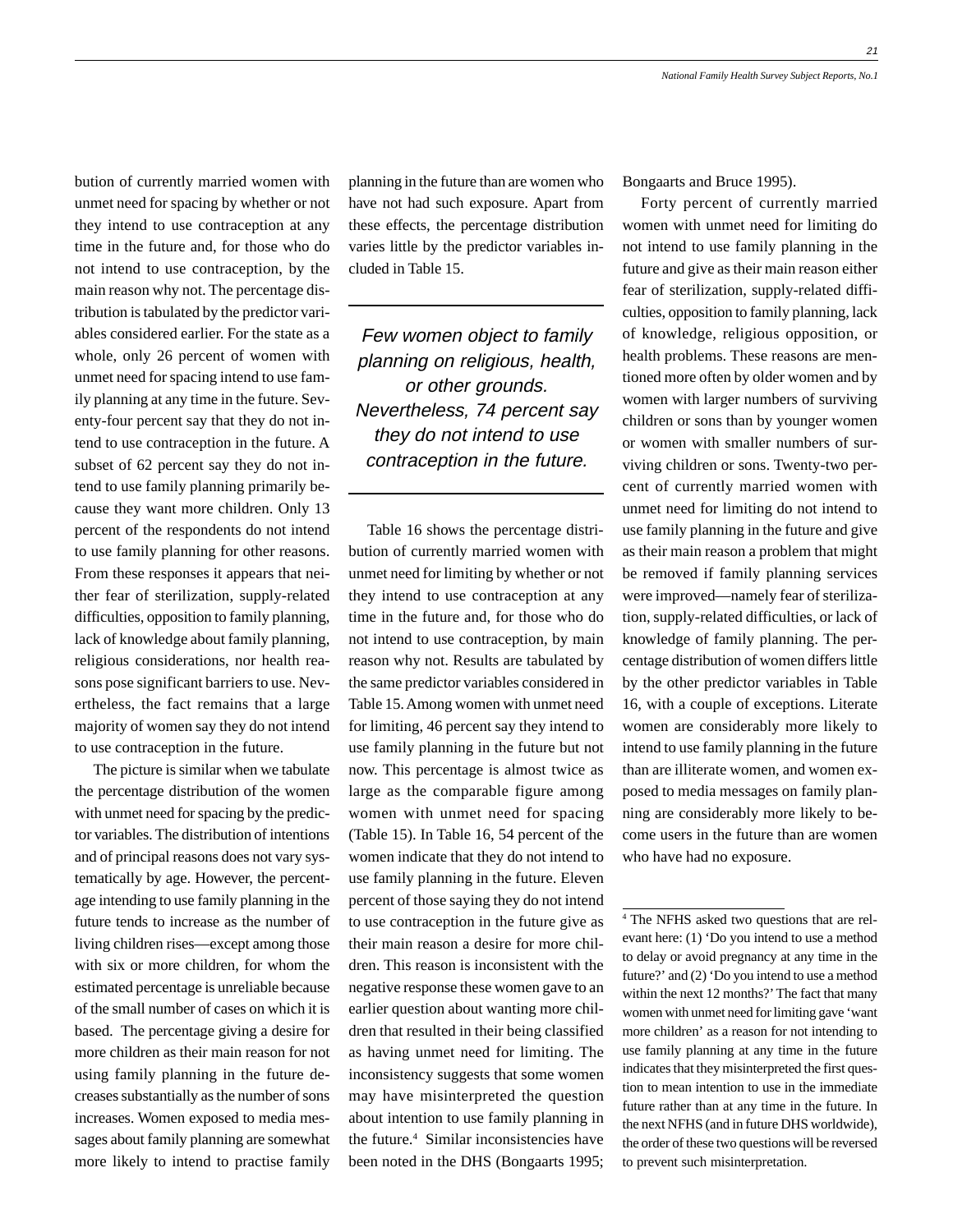| Ì                                                                                                        |                                                                   |
|----------------------------------------------------------------------------------------------------------|-------------------------------------------------------------------|
| ourrently married women with unmet need for spacing. by princinal reason for not intending to use family |                                                                   |
|                                                                                                          |                                                                   |
|                                                                                                          |                                                                   |
|                                                                                                          |                                                                   |
|                                                                                                          |                                                                   |
|                                                                                                          |                                                                   |
|                                                                                                          |                                                                   |
|                                                                                                          |                                                                   |
|                                                                                                          |                                                                   |
|                                                                                                          |                                                                   |
|                                                                                                          |                                                                   |
|                                                                                                          |                                                                   |
|                                                                                                          |                                                                   |
|                                                                                                          |                                                                   |
|                                                                                                          |                                                                   |
|                                                                                                          |                                                                   |
|                                                                                                          |                                                                   |
|                                                                                                          |                                                                   |
|                                                                                                          |                                                                   |
|                                                                                                          |                                                                   |
|                                                                                                          |                                                                   |
| יִ-נְבְּדְרָה וּתְהַבְּדְרָה וּתְהַבְּדְרָה וּמִי הַבְּדְרָה וּתְהַבְּדְרָה וּ                           |                                                                   |
|                                                                                                          | -<br>-<br>-<br>-<br>-<br>-<br>-<br>-<br>-<br><br><br><br><br><br> |
|                                                                                                          |                                                                   |
|                                                                                                          |                                                                   |
|                                                                                                          | .                                                                 |
|                                                                                                          |                                                                   |
|                                                                                                          |                                                                   |
|                                                                                                          |                                                                   |
|                                                                                                          | lected predicto                                                   |
|                                                                                                          |                                                                   |
|                                                                                                          | v ser                                                             |
|                                                                                                          |                                                                   |
|                                                                                                          |                                                                   |
|                                                                                                          | ،<br>م                                                            |
|                                                                                                          |                                                                   |
| í                                                                                                        |                                                                   |
|                                                                                                          |                                                                   |
|                                                                                                          |                                                                   |
|                                                                                                          | ng at any time                                                    |
|                                                                                                          |                                                                   |
|                                                                                                          |                                                                   |
|                                                                                                          |                                                                   |

|                                            |                           |                               |                                | Reason for not intending to use |                                      |                                      |                                  |                         |                                              |                                           |                                  |
|--------------------------------------------|---------------------------|-------------------------------|--------------------------------|---------------------------------|--------------------------------------|--------------------------------------|----------------------------------|-------------------------|----------------------------------------------|-------------------------------------------|----------------------------------|
|                                            | children<br>Wants<br>more | Fear of<br>sterili-<br>zation | problems<br>Supply-<br>related | to family planning<br>Opposed   | Lack of<br>know-<br>ledge            | opposition<br>Religious              | does not<br>permit<br>Health     | reason<br>Other         | future but<br>to use in<br>not now<br>Intend | $\mbox{Total}$                            | Number of<br>women               |
| Total population                           | $\mathcal{L}$             |                               | $\mathbf{C}$                   | $\mathbf{C}$                    | 4                                    |                                      | $\circ$                          | $\omega$                | 26                                           | 100                                       | 1,538                            |
| Age                                        |                           |                               |                                |                                 |                                      |                                      |                                  |                         |                                              |                                           |                                  |
| $15 - 19$                                  |                           | $\circ$                       |                                |                                 |                                      |                                      |                                  |                         |                                              | $\Xi$                                     | 355                              |
| $20 - 24$                                  |                           |                               |                                |                                 |                                      |                                      |                                  |                         |                                              | $\frac{20}{100}$                          | 8849                             |
| $25 - 29$<br>$30 - 34$                     |                           |                               |                                |                                 |                                      |                                      |                                  |                         |                                              | $\overline{5}$                            |                                  |
| $35 - 39$                                  |                           |                               |                                |                                 |                                      |                                      |                                  |                         |                                              | $\overline{100}$                          |                                  |
| 40-44<br>$45 - 49$                         | $55558899$                | $- - 0000$                    | $  \sim$ $\sim$ $\sim$ $\sim$  |                                 | $m + \infty$ $\circ$ $\circ$ $\circ$ | $  \sim$ $\sim$ $\sim$ $\sim$ $\sim$ | $\circ\circ\circ\circ\circ\circ$ | $-4.0400$ $\frac{1}{2}$ | 7883202                                      | $\frac{80}{100}$                          | $\stackrel{\textstyle +}{4}$ o e |
|                                            |                           |                               |                                |                                 |                                      |                                      |                                  |                         |                                              |                                           |                                  |
| Number of living children                  |                           |                               |                                |                                 |                                      |                                      |                                  |                         |                                              |                                           |                                  |
| $\circ$                                    |                           | $\circ$                       |                                |                                 |                                      |                                      |                                  |                         | 25888                                        | $\frac{80}{100}$                          | 283<br>430                       |
|                                            |                           |                               |                                |                                 |                                      |                                      |                                  |                         |                                              |                                           |                                  |
|                                            |                           |                               |                                |                                 |                                      |                                      |                                  |                         |                                              | $\frac{20}{100}$                          | $\frac{438}{282}$                |
|                                            |                           |                               |                                |                                 |                                      |                                      |                                  |                         |                                              | $\overline{100}$                          |                                  |
| $     +$ $ +$ $ +$                         | 2283525                   | $  \sim$ $\sim$ $\sim$ $\sim$ | $0.044 - 0.00$                 | $0 - 0$ $0 - 4$ $0 - 0$         | $a + a$ $c + a$ $c$                  | $0 -  0  0 -$                        | 000000m                          | own 4000                | 35                                           | $\frac{20}{100}$                          | 46                               |
|                                            |                           |                               |                                |                                 |                                      |                                      |                                  |                         |                                              |                                           |                                  |
| Number of living sons                      |                           |                               |                                |                                 |                                      |                                      |                                  |                         |                                              |                                           |                                  |
| $\circ$                                    | 72                        | $\circ$                       |                                |                                 |                                      |                                      |                                  |                         |                                              | $\approx$                                 |                                  |
| $\overline{c}$<br>$\overline{\phantom{a}}$ | $\ddot{4}$                | $\overline{\phantom{0}}$      | $\circ$ a $\circ$              | $\circ$ $\omega$ 4              | UU4                                  | $ \sim$                              | $\circ$ $\circ$ $\sim$           | $\circ$ m $\circ$       | $\frac{3}{25}$ ង ឆ                           | 100<br>$\overline{100}$                   | 532                              |
|                                            |                           |                               |                                |                                 |                                      |                                      |                                  |                         |                                              |                                           |                                  |
| Child loss<br>$0$ dead                     |                           |                               |                                |                                 |                                      |                                      |                                  |                         |                                              | $\approx$                                 |                                  |
| $1 + dead$                                 | 280                       |                               | $-5$                           | $-4$                            | च च                                  | $\overline{\phantom{0}}$             | $\circ$                          | $\omega$ 4              | 84                                           | 100                                       | 1,162<br>376                     |
|                                            |                           |                               |                                |                                 |                                      |                                      |                                  |                         |                                              |                                           |                                  |
| Family type                                |                           |                               |                                |                                 |                                      |                                      |                                  |                         |                                              |                                           |                                  |
| Nuclear<br>Non-nuclear                     | S 3                       |                               | $\sim$ $-$                     | 4 U                             | 6 m                                  | $\sim$ $-$                           | $\circ$                          | $\omega$ $\omega$       | 748                                          | $\begin{array}{c} 100 \\ 100 \end{array}$ | 1,243                            |
| Residence                                  |                           |                               |                                |                                 |                                      |                                      |                                  |                         |                                              |                                           |                                  |
| Urban                                      | 58                        |                               | $\overline{\phantom{a}}$       | $\sim$ $\sim$                   | $\overline{\phantom{a}}$             |                                      | $\circ$                          | $\omega$ $\omega$       | $\frac{5}{25}$                               | $\begin{array}{c} 20 \\ 100 \end{array}$  | 237<br>1,301                     |
| Rural                                      |                           |                               |                                |                                 |                                      |                                      |                                  |                         |                                              |                                           |                                  |
| Respondent's education                     |                           |                               |                                |                                 |                                      |                                      |                                  |                         |                                              |                                           |                                  |
| Literate, < middle school<br>Illiterate    | 29                        | $\overline{\phantom{0}}$      | $\sim$ $-$                     | $\omega$ $-$                    | $\sim$ $-$                           | $\sim$ $-$                           | $\circ$                          | $\omega$ $\omega$       | $\frac{21}{36}$                              | $\begin{array}{c} 100 \\ 100 \end{array}$ | 1,126                            |
| complete                                   |                           |                               |                                |                                 |                                      |                                      |                                  |                         |                                              |                                           |                                  |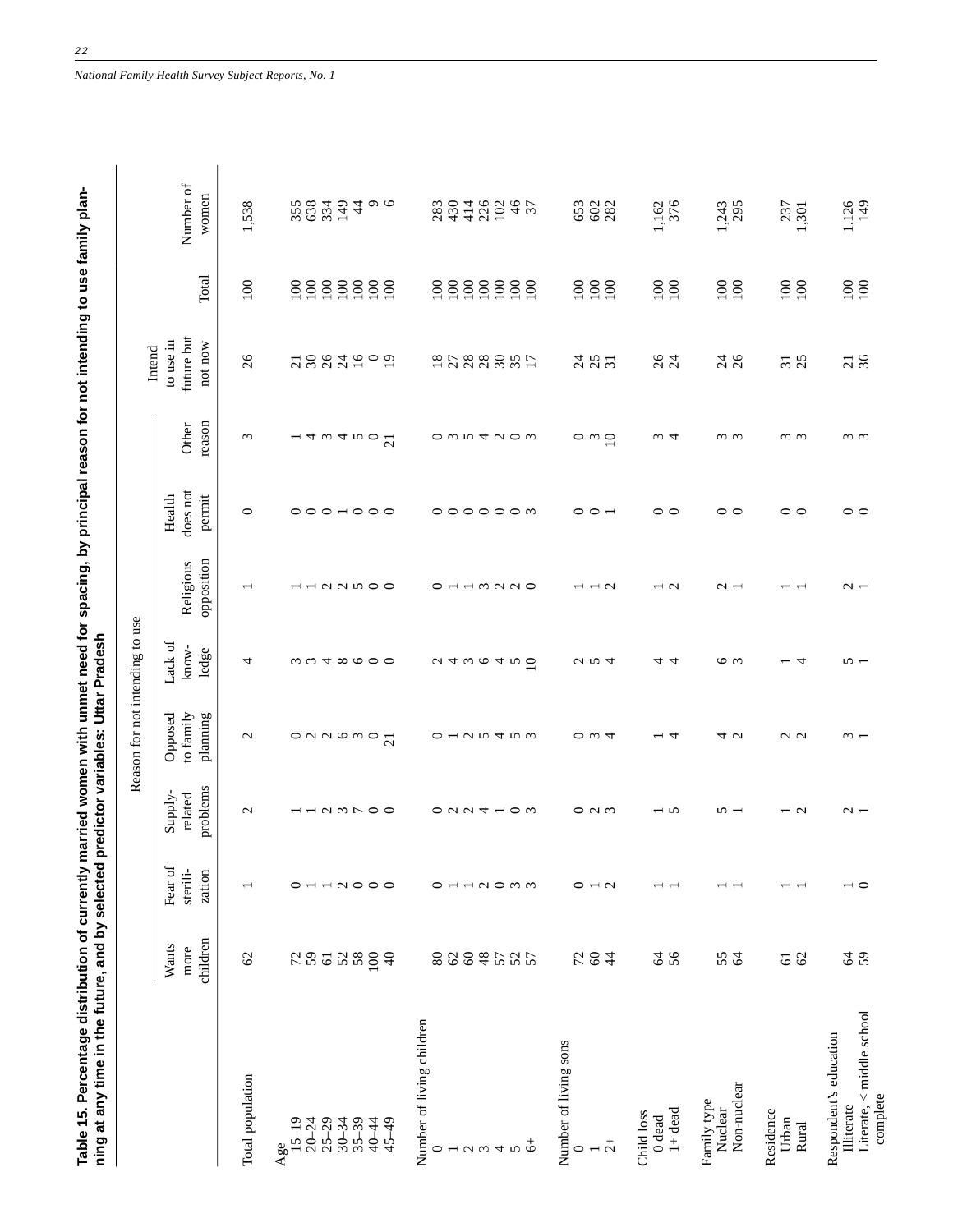| Middle school complete                                                                 | 61 | 1                | $\ensuremath{\mathfrak{Z}}$ | $\boldsymbol{0}$                 | $\boldsymbol{0}$            | $\boldsymbol{0}$ | $\boldsymbol{0}$ |                | 34 | 100 | 102   |
|----------------------------------------------------------------------------------------|----|------------------|-----------------------------|----------------------------------|-----------------------------|------------------|------------------|----------------|----|-----|-------|
| High school and above                                                                  | 56 | $\mathbf{0}$     |                             | $\mathbf{0}$                     | $\mathbf{1}$                | $\overline{0}$   | $\boldsymbol{0}$ |                | 41 | 100 | 162   |
| Husband's education                                                                    |    |                  |                             |                                  |                             |                  |                  |                |    |     |       |
| Illiterate                                                                             | 62 | 1                | $\frac{2}{2}$               | $\frac{3}{3}$                    | $\sqrt{6}$                  | 3                |                  | $\frac{3}{2}$  | 20 | 100 | 496   |
| Literate, < middle school<br>complete                                                  | 63 | $\boldsymbol{0}$ |                             |                                  | 5                           | $\mathbf 0$      | $\mathbf{0}$     |                | 24 | 100 | 228   |
| Middle school complete                                                                 | 61 | $\mathbf{0}$     | 3                           |                                  | $\boldsymbol{\mathfrak{Z}}$ | $\boldsymbol{0}$ | $\boldsymbol{0}$ | $\mathfrak{Z}$ | 29 | 100 | 247   |
| High school and above                                                                  | 62 | $\mathbf{1}$     |                             | $\mathbf{1}$                     | $\overline{2}$              |                  | $\boldsymbol{0}$ | $\overline{3}$ | 29 | 100 | 564   |
| Religion                                                                               |    |                  |                             |                                  |                             |                  |                  |                |    |     |       |
| Hindu                                                                                  | 63 |                  |                             |                                  | 4                           | $\boldsymbol{0}$ | $\boldsymbol{0}$ | $\mathfrak{Z}$ | 26 | 100 | 1,302 |
| Muslim                                                                                 | 56 | 1                | $\frac{2}{2}$               | $\frac{2}{1}$                    | $\sqrt{2}$                  | $\overline{9}$   | $\boldsymbol{0}$ | $rac{3}{7}$    | 26 | 100 | 222   |
| Other                                                                                  | 67 | 9                | $\overline{0}$              | $\mathbf{0}$                     | $\mathbf{0}$                | $\mathbf{0}$     | $\theta$         |                | 17 | 100 | 15    |
| Caste/tribe                                                                            |    |                  |                             |                                  |                             |                  |                  |                |    |     |       |
| Scheduled caste                                                                        | 57 | 1                | 4                           | 3                                | 6                           | $\mathbf{I}$     | 1                | 5              | 24 | 100 | 289   |
| Scheduled tribe                                                                        | 73 | $\boldsymbol{0}$ | 5                           | $\,1$                            | $\sqrt{5}$                  | $\boldsymbol{0}$ | $\boldsymbol{0}$ |                | 15 | 100 | 23    |
| Other                                                                                  | 63 |                  |                             | $\overline{2}$                   | $\overline{3}$              | $\mathbf{1}$     | $\Omega$         | $\overline{3}$ | 26 | 100 | 1,226 |
| Media exposure to family planning                                                      |    |                  |                             |                                  |                             |                  |                  |                |    |     |       |
| Yes                                                                                    | 62 | $\boldsymbol{0}$ | 1                           |                                  | $\mathbf{1}$                |                  | $\boldsymbol{0}$ | $\frac{2}{3}$  | 33 | 100 | 570   |
| No                                                                                     | 62 | $\mathbf{1}$     | $\overline{c}$              | $\begin{matrix}0\\3\end{matrix}$ | 5                           |                  | $\boldsymbol{0}$ |                | 21 | 100 | 968   |
| Village has all-weather road (rural only)                                              |    |                  |                             |                                  |                             |                  |                  |                |    |     |       |
| Yes                                                                                    | 59 | 1                | $\frac{2}{2}$               |                                  | $\overline{4}$              |                  | $\boldsymbol{0}$ |                | 27 | 100 | 771   |
| No                                                                                     | 63 |                  |                             | $\frac{3}{2}$                    | 5                           | $\frac{2}{1}$    | $\boldsymbol{0}$ | $\frac{2}{3}$  | 24 | 100 | 462   |
| Distance of village from a primary health centre, sub-centre, or hospital (rural only) |    |                  |                             |                                  |                             |                  |                  |                |    |     |       |
| $<$ 3 km                                                                               | 60 |                  | 2                           | 2                                | 5                           | $\overline{c}$   | $\boldsymbol{0}$ | 3              | 27 | 100 | 774   |
| $\geq$ 3 km                                                                            | 63 |                  | 3                           | $\overline{2}$                   | $\overline{4}$              |                  |                  | $\overline{4}$ | 23 | 100 | 446   |

*Note:* Percentages may not sum exactly to 100 because of rounding.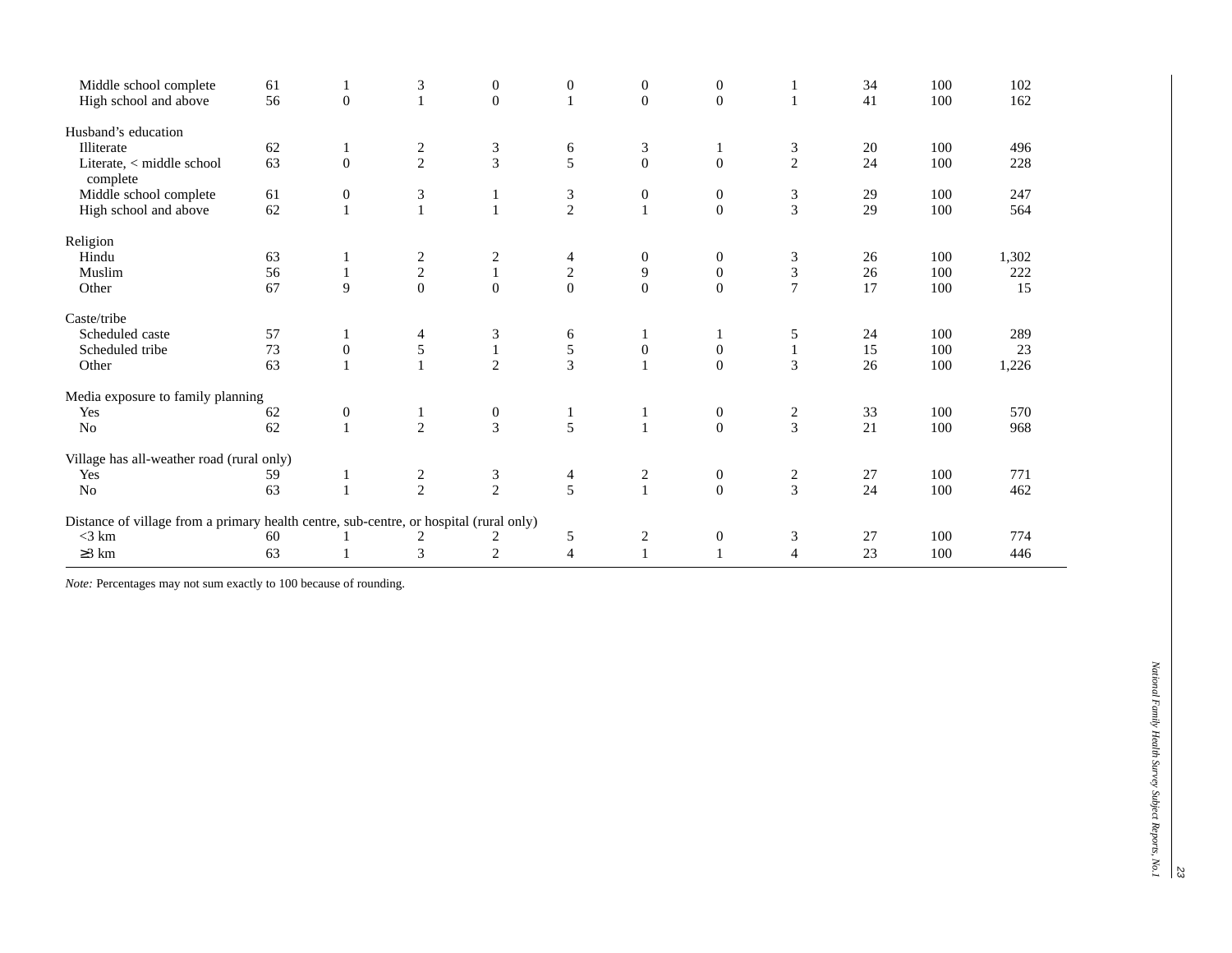| י<br>:                                                    |             |
|-----------------------------------------------------------|-------------|
| lima hur princinci reseau for not intendina te use family |             |
| י<br>3<br>3                                               |             |
|                                                           |             |
|                                                           |             |
|                                                           |             |
|                                                           |             |
|                                                           |             |
|                                                           |             |
|                                                           |             |
|                                                           |             |
| $\frac{2}{3}$                                             |             |
|                                                           |             |
| i                                                         |             |
|                                                           |             |
|                                                           | å           |
|                                                           |             |
| <b>Find Women with I</b>                                  |             |
|                                                           |             |
|                                                           |             |
|                                                           | $\ddot{}}$  |
| È,                                                        | ēg          |
| $\overline{=}$                                            | į<br>Š      |
| 5<br>5<br>-                                               |             |
|                                                           | e. and by s |
| ļ                                                         |             |
| <b>EXPLAST</b>                                            |             |
|                                                           |             |
| i                                                         |             |
| ׇׇ֖֪֖֚֬֞<br>֪֛֚֞<br>_<br>ນ                                | ;           |
|                                                           | :           |

| at any time in the future, and by selected predictor variables: Uttar Pradesh |                           |                               |                                             | Reason for not intending to use             |                                                       |                                                 |                                           |                 | Intend                             |                                           |                    |
|-------------------------------------------------------------------------------|---------------------------|-------------------------------|---------------------------------------------|---------------------------------------------|-------------------------------------------------------|-------------------------------------------------|-------------------------------------------|-----------------|------------------------------------|-------------------------------------------|--------------------|
|                                                                               | children<br>Wants<br>more | Fear of<br>zation<br>sterili- | problems<br>Supply-<br>related              | to family<br>Opposed<br>planning            | Lack of<br>know-<br>ledge                             | opposition<br>Religious                         | does not<br>Health<br>permit              | reason<br>Other | future but<br>to use in<br>not now | Total                                     | Number of<br>women |
| Total population                                                              | $\equiv$                  | 7                             | $\overline{ }$                              | 7                                           | $\infty$                                              | $\circ$                                         | 5                                         | 4               | $\frac{4}{6}$                      | 100                                       | 1,249              |
| Age                                                                           |                           |                               |                                             |                                             |                                                       |                                                 |                                           |                 |                                    |                                           |                    |
| $15 - 19$                                                                     | $80\,$                    |                               |                                             |                                             |                                                       |                                                 |                                           |                 | $\Xi$                              | $\geq$                                    |                    |
| $20 - 24$                                                                     | $\overline{21}$           |                               |                                             |                                             |                                                       |                                                 |                                           |                 | $\mathcal{C}$                      | $\overline{100}$                          |                    |
| $25 - 29$                                                                     | $\overline{10}$           | 00007                         |                                             |                                             | $\begin{array}{c} 0 & 0 & 0 \\ 0 & 0 & 0 \end{array}$ |                                                 |                                           |                 | $\overline{61}$                    | $\overline{100}$                          | <b>ដ</b> ននី ឌី    |
| $30 - 34$                                                                     | $\sim$                    |                               |                                             |                                             |                                                       |                                                 |                                           |                 | 52                                 | $\overline{100}$                          |                    |
| $35 - 39$                                                                     | $\overline{10}$           |                               | 040000                                      |                                             |                                                       |                                                 |                                           |                 | $\overline{\mathcal{E}}$           | $\geq$                                    | 317                |
| 40-44                                                                         | $\overline{10}$           | $\degree$ 0                   |                                             | $0 - n \wedge n \otimes n$                  | $\frac{14}{6}$                                        | 0.997790                                        | $P$ $m \alpha$ $n \alpha \beta$ $n \beta$ | 0004665         | $28^{15}$                          | $\overline{100}$                          | 168                |
| $45 - 49$                                                                     | 27                        |                               | $\overline{r}$                              |                                             |                                                       |                                                 |                                           |                 |                                    | 100                                       | 45                 |
| Number of living children                                                     |                           |                               |                                             |                                             |                                                       |                                                 |                                           |                 |                                    |                                           |                    |
| 0                                                                             | 89                        |                               |                                             |                                             |                                                       |                                                 |                                           |                 | 6                                  | $\geq$                                    | 25                 |
| $\overline{\phantom{a}}$                                                      | 45                        | $\circ$ $\circ$               | $0$ $0$ $\alpha$ $+$ $\sim$ $\alpha$ $\sim$ | $\circ \circ \circ \circ \circ \circ \circ$ | $\circ$ $\circ$                                       | $\circ$ $\circ$ $\circ$ $\circ$ $\circ$ $\circ$ | 0.040400                                  | <b>NALUA44</b>  | 38                                 | $\geq$                                    | 30                 |
|                                                                               | 18                        |                               |                                             |                                             |                                                       |                                                 |                                           |                 | 53                                 | 100                                       | 132                |
| $U \omega 4$                                                                  | $\equiv$                  | $4\circ$                      |                                             |                                             | $4 \times 65$                                         |                                                 |                                           |                 | 53                                 | $\overline{100}$                          | 224                |
|                                                                               | $\circ$                   | $\overline{r}$                |                                             |                                             |                                                       |                                                 |                                           |                 | $\overline{51}$                    | $\overline{100}$                          | 236<br>265<br>336  |
| $\sim$                                                                        | $\circ$ $\infty$          | $\frac{0}{7}$                 |                                             |                                             |                                                       |                                                 |                                           |                 | 43                                 | 100                                       |                    |
| $\vec{\circ}$                                                                 |                           |                               |                                             |                                             | $\overline{c}$                                        |                                                 |                                           |                 | $\Theta$                           | 100                                       |                    |
| Number of living sons                                                         |                           |                               |                                             |                                             |                                                       |                                                 |                                           |                 |                                    |                                           |                    |
| $\circ$                                                                       | 63                        |                               |                                             |                                             |                                                       |                                                 |                                           | O               | $\overline{91}$                    | 100                                       | 57                 |
|                                                                               | $\frac{15}{7}$            | $\circ$ $\circ$ $\circ$       | $\alpha$ 4 $\infty$                         | 700                                         | $\infty$ in $\infty$                                  | $\circ \circ \circ$                             | $m \, \, m \, \, \omega$                  | न न             | 51                                 | $\overline{100}$                          | 260<br>932         |
| $\overline{c}$                                                                |                           |                               |                                             |                                             |                                                       |                                                 |                                           |                 |                                    | 100                                       |                    |
| Child loss                                                                    |                           |                               |                                             |                                             |                                                       |                                                 |                                           |                 |                                    |                                           |                    |
| $\circ$                                                                       | $\frac{13}{10}$           | $\frac{5}{2}$                 |                                             |                                             | $\circ$                                               | n r                                             |                                           | 4               | 52                                 | 100                                       | 636                |
| $1+$ dead                                                                     |                           |                               | ७ ∞                                         | n a                                         | $\Box$                                                |                                                 | 40                                        | $\overline{4}$  |                                    | 100                                       | 613                |
| Family type                                                                   |                           |                               |                                             |                                             |                                                       |                                                 |                                           |                 |                                    |                                           |                    |
| Nuclear                                                                       | $^{\circ}$                | ファ                            | つ い                                         | ファ                                          | $\frac{0}{7}$                                         | n 0                                             | n n                                       | N 4             | 48                                 | 100                                       | 760                |
| Non-nuclear                                                                   | $\overline{4}$            |                               |                                             |                                             |                                                       |                                                 |                                           |                 | $\ddot{4}$                         | $\overline{100}$                          | 488                |
| Residence                                                                     |                           |                               |                                             |                                             |                                                       |                                                 |                                           |                 |                                    |                                           |                    |
| Urban                                                                         | $\overline{4}$            | 4 L                           | ファ                                          | $\infty$                                    | n a                                                   | ०७                                              | n w                                       | o w             | $\frac{8}{3}$                      | 100                                       | 264<br>984         |
| Rural                                                                         | $\Xi$                     |                               |                                             |                                             |                                                       |                                                 |                                           |                 | 45                                 | 100                                       |                    |
| Respondent's education                                                        |                           |                               |                                             |                                             |                                                       |                                                 |                                           |                 |                                    |                                           |                    |
| Illiterate                                                                    | $\equiv$                  | ファ                            | ファ                                          | $\infty$ 4                                  | $\overline{10}$                                       | 6 n                                             | n n                                       | 4 U             | 42                                 | 100                                       | 982                |
| Literate, < middle school                                                     | $\infty$                  |                               |                                             |                                             | $\overline{4}$                                        |                                                 |                                           |                 | 59                                 | 100                                       | 124                |
| complete                                                                      |                           |                               |                                             |                                             |                                                       |                                                 |                                           |                 |                                    |                                           |                    |
| Middle school complete                                                        | $\frac{8}{16}$            | $\circ$ 4                     | 6 m                                         | 4 ○                                         | 4 ○                                                   | $\circ$ 4                                       | $\infty$ $\infty$                         | $4\overline{5}$ | 57<br>56                           | $\begin{array}{c} 100 \\ 100 \end{array}$ | 53                 |
| High school and above                                                         |                           |                               |                                             |                                             |                                                       |                                                 |                                           |                 |                                    |                                           |                    |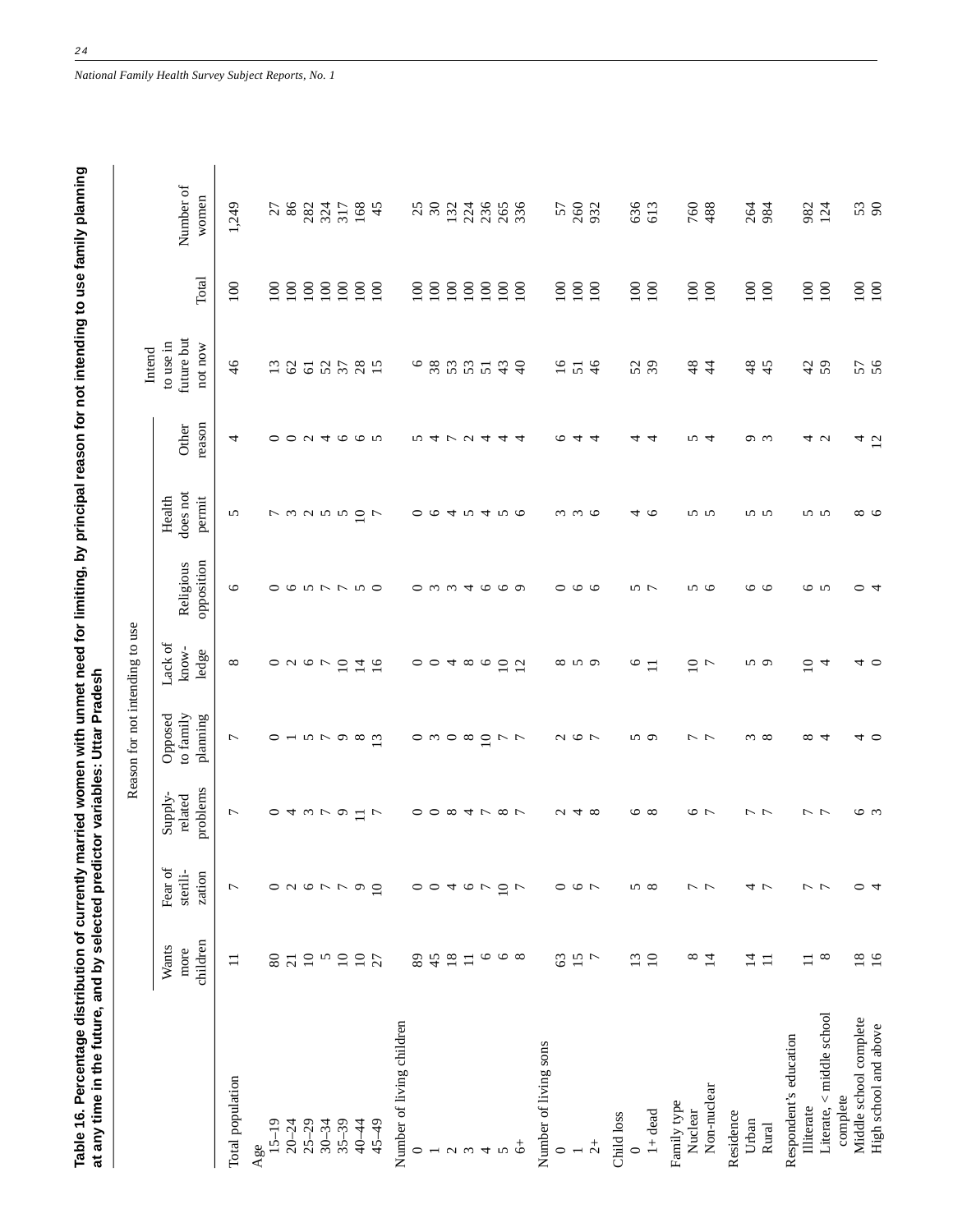| Husband's education                                                                    |          |                |                |              |              |                |                |                |    |     |       |
|----------------------------------------------------------------------------------------|----------|----------------|----------------|--------------|--------------|----------------|----------------|----------------|----|-----|-------|
| Illiterate                                                                             | 9        | 7              |                | 7            | 13           | 8              | 4              | 4              | 40 | 100 | 492   |
| Literate, < middle school<br>complete                                                  | 10       | $\tau$         | $\,8\,$        | $\,8\,$      | $\,8\,$      | 6              | $\overline{7}$ | 3              | 43 | 100 | 239   |
| Middle school complete                                                                 | 12       | 8              | 6              | 9            | 4            | 4              | 7              | $\overline{c}$ | 48 | 100 | 149   |
| High school and above                                                                  | 16       | 6              | 5              | 4            | 3            | $\overline{4}$ | $\overline{4}$ | 6              | 53 | 100 | 369   |
| Religion                                                                               |          |                |                |              |              |                |                |                |    |     |       |
| Hindu                                                                                  | 12       | 8              |                | $\tau$       | 9            | $\Omega$       | 5              | 4              | 48 | 100 | 1,007 |
| Muslim                                                                                 | 10       | 3              | 5              | 4            | 6            | 29             | 3              | 5              | 35 | 100 | 230   |
| Other                                                                                  | 28       | 19             | $\Omega$       | $\mathbf{0}$ | $\mathbf{2}$ | 12             |                | 10             | 30 | 100 | 11    |
| Caste/tribe                                                                            |          |                |                |              |              |                |                |                |    |     |       |
| Scheduled caste                                                                        | 13       | $\overline{7}$ | 8              | 11           | 9            |                | 5              | 3              | 43 | 100 | 232   |
| Scheduled tribe                                                                        | $\theta$ | 14             | 12             | 13           | 20           | $\mathbf{0}$   | $\mathbf{0}$   | $\overline{0}$ | 41 | 100 | 16    |
| Other                                                                                  | 11       | $\tau$         | 6              | 6            | 8            | $\overline{7}$ | 5              | 4              | 46 | 100 | 1,001 |
| Media exposure to family planning                                                      |          |                |                |              |              |                |                |                |    |     |       |
| Yes                                                                                    | 13       | 4              |                | 4            | 4            | 3              | 4              | 5              | 58 | 100 | 381   |
| N <sub>o</sub>                                                                         | 11       | 8              | $\overline{7}$ | 8            | 10           | $\overline{7}$ | 5              | $\overline{4}$ | 40 | 100 | 864   |
| Village has all-weather road (rural only)                                              |          |                |                |              |              |                |                |                |    |     |       |
| Yes                                                                                    | 8        | 11             | 5              | 7            | 6            | 7              | 7              | 3              | 47 | 100 | 366   |
| N <sub>o</sub>                                                                         | 12       | 6              | 8              | 8            | 11           | 5              | 3              | $\overline{3}$ | 44 | 100 | 596   |
| Distance of village from a primary health centre, sub-centre, or hospital (rural only) |          |                |                |              |              |                |                |                |    |     |       |
| $<$ 3 km                                                                               | 9        | 10             |                | 8            | $\tau$       | 5              | 6              | 2              | 47 | 100 | 561   |
| $\geq$ 3 km                                                                            | 13       | 5              |                | 7            | 12           | 7              | $\overline{2}$ | 4              | 42 | 100 | 394   |
|                                                                                        |          |                |                |              |              |                |                |                |    |     |       |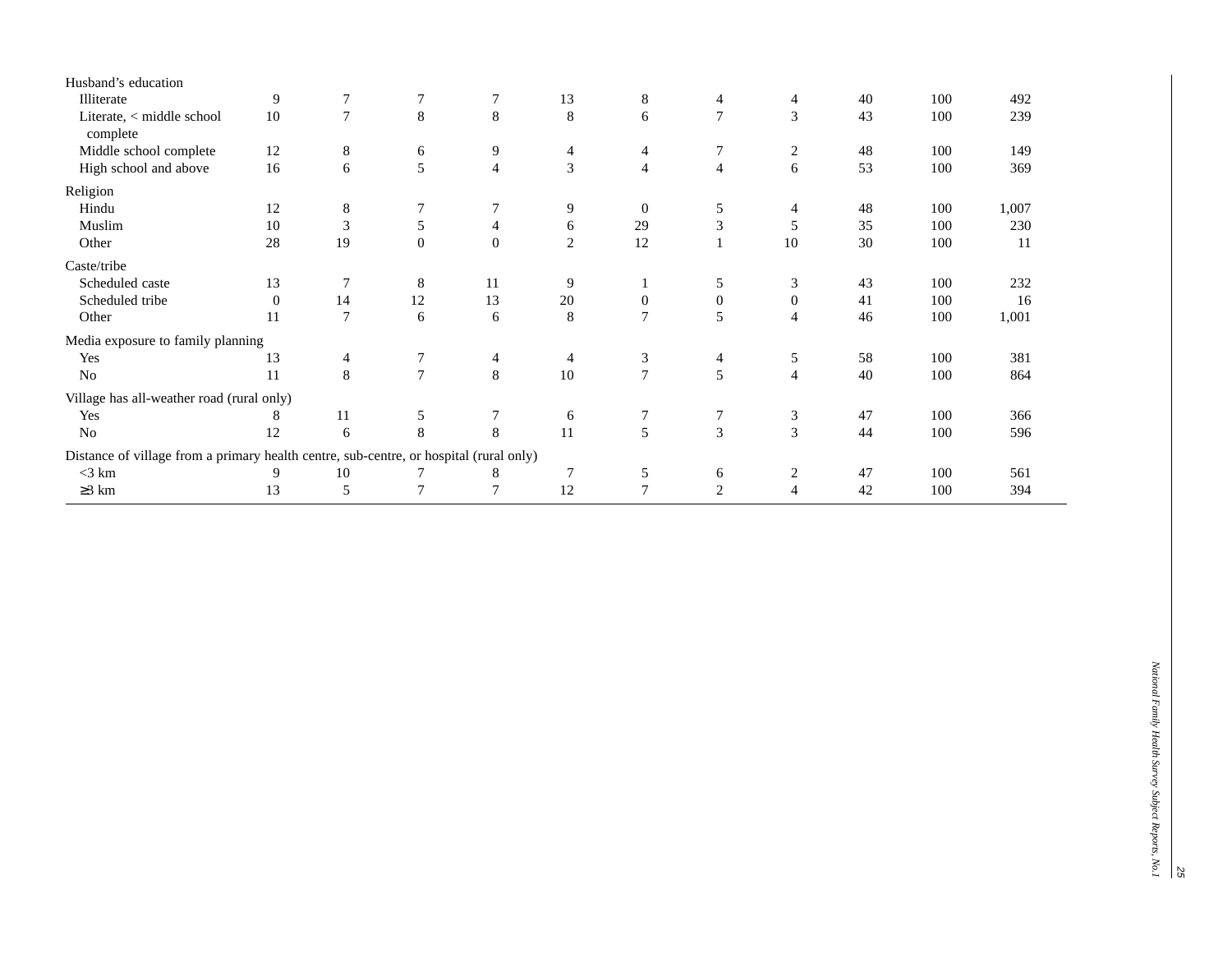## **Conclusion**

Thirty percent of currently married women of reproductive age in Uttar Pradesh approximately 8 million women—have an unmet need for contraception. This unmet need accounts for 60 percent of total need for contraception (met plus unmet).

In the state as a whole, the proportion of met need (i.e., current use) that is due to met need for spacing is 10 percent, whereas the proportion of unmet need that is due to unmet need for spacing is 55 percent. It is evident that current use of family planning for spacing is extremely low. Correspondingly, the proportion of need for spacing that is unmet is high, at 89 percent.

When we examine how need varies by respondents' demographic characteristics, we see that the percentage of total need that is unmet is especially high among younger women, women with few living children, and women with no living sons. By socioeconomic characteristics, the percentage of total need that is unmet is especially high among rural women, illiterate women, women whose husbands are illiterate, Muslim women, scheduled-tribe women, and women not exposed to media messages on family planning. The percentage of total need that is unmet does not vary much by child loss, family type, or (in villages) by the presence of an allweather road or distance from a family planning source.

Unmet need for spacing varies considerably by age, number of living children, and number of living sons, and somewhat less so by child loss. It varies little by other demographic characteristics or by socioeconomic characteristics, including family type, urban-rural residence, wife's education, husband's education, religion, caste/tribe, media exposure, the presence of an all-weather road, or distance from a

family planning source. Because met need for spacing is so low, variation in overall met need is due almost entirely to met need for limiting. On the other hand, the proportion of need for spacing that is unmet does vary by socioeconomic characteristics and is especially high among rural women, illiterate women, women whose husbands are illiterate, Hindu and Muslim women, and scheduled-tribe women.

These conclusions about the effects of predictor variables change little when we undertake a multivariate analysis of need to assess the effect of each predictor variable while statistically controlling for the effects of the other predictor variables. There are a few exceptions, however. The effect of husband's education on need is reduced when other variables are controlled (controlling for wife's education is critical). And the effects of having an 'other' religion, relative to Hindu, are reduced when other variables are controlled (controlling for urban-rural residence and education is critical). Nonetheless, the strong effect of being Muslim persists in reducing met need for limiting family size. Caste and tribe differentials in the need for contraception tend to disappear when other predictor variables are controlled.

Among currently married women with unmet need for spacing, only 26 percent intend to use family planning in the future. Among the 74 percent who do not intend to use contraception in the future, a subset of 62 percent give as their main reason that they want more children. Only 10 percent mention fear of sterilization, supply-related difficulties, opposition to family planning, lack of knowledge about family planning, religious opposition, or health reasons for not intending to become users. Thus, a large majority of women with unmet need for spacing do not seem to be inhibited by the usual barriers to contraceptive use. Nevertheless, only 26 percent of these women intend to use family planning in the future. This suggests that improving the range and quality of family planning services may not be sufficient to increase met need for spacing by more than about 26 percentage points. However, the effect might be larger if greater programme emphasis on temporary methods were to cause the idea of contraception for spacing to gain widespread acceptance.

Among currently married women with unmet need for limiting, 46 percent intend to use family planning in the future. Among the 54 percent who do not intend to use contraception, a subset of 11 percent gives as the main reason a desire for more children. This reason is inconsistent with those women's negative response to an earlier question about wanting more children, which resulted in their being classified as having unmet need for limiting in the first place. The inconsistency suggests that some women may have misinterpreted the question about intention to use contraception in the future. Nevertheless, the finding that 54 percent of women with unmet need for limiting do not intend to use contraception in the future suggests that further improvements in family welfare services can convert only about half of unmet need for limiting into met need for limiting, unless intentions change. (For further discussion of the limitations of the concept of unmet need, with findings from other countries, see Bongaarts 1991, 1992, 1995; Pritchett 1994; and Westoff and Bankole 1995a, 1995b.)

Despite these caveats, the NFHS findings of substantial unmet need clearly indicate that the family welfare programme should expand its efforts to increase the use of both temporary methods and limiting methods of contraception. Inasmuch as some women may prefer to use temporary methods such as the pill, IUD, or condom rather than sterilization to limit